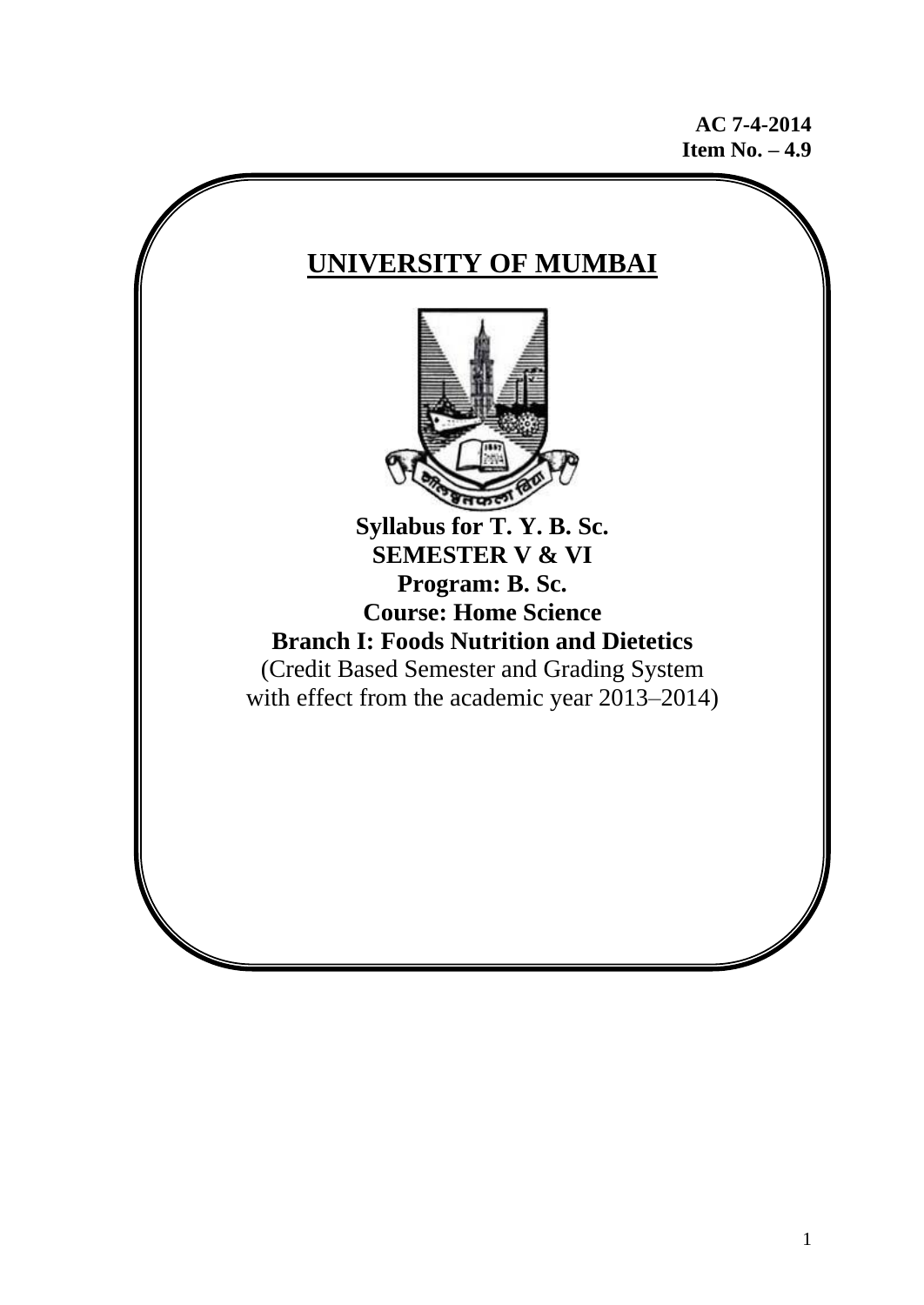#### **Preamble**

The T.Y.B.Sc (Home Science) Program consisting of two semesters under the Credit Based Semester and Grading System was recommended by the Ad-hoc Board of Studies in Home Science and was resolved by the Academic Council University of Mumbai that was introduced in the year 2013-2014. Under Home Science there are four areas of Specializations namely Branch I: Foods Nutrition and Dietetics, Branch II: Human Development, Branch III: Textile and Fashion Technology, Branch IV: Community Resource Management. It comprises of six theory and two practical courses with a total of 20 credits. The courses offered equip the learners with specialized knowledge and skills required to be a home scientist. It provides an education that is life-, community-, and career- oriented, nurtures, grooms and builds their personal and professional personality. The specific objectives for each course have been listed in the detailed syllabus.

There is a minor typographical misprint that has been amended in the given document with the title for Course USHSI502 as Clinical Nutrition and Diet Therapy.

| <b>Course</b>   | <b>Title</b>                                              | <b>Internal</b>   | <b>Semester End</b> | <b>Total</b> | Periods/       | <b>Credits</b> |
|-----------------|-----------------------------------------------------------|-------------------|---------------------|--------------|----------------|----------------|
| Code            |                                                           | <b>Assessment</b> | <b>Examination</b>  | marks        | week           |                |
|                 |                                                           | <b>Marks</b>      |                     |              |                |                |
| <b>USHSI501</b> | Nutritional Biochemistry                                  | 40                | 60                  | 100          | 3              | 3              |
| <b>USHSI502</b> | Clinical Nutrition and Diet<br>Therapy                    | 40                | 60                  | 100          | 3              | 3              |
| <b>USHSI503</b> | Food Microbiology and<br>Preservation                     | 40                | 60                  | 100          | 3              | 3              |
| <b>USHSI504</b> | <b>Human Nutrition</b>                                    | 40                | 60                  | 100          | 3              | 3              |
| <b>USHSI505</b> | <b>Community Nutrition</b>                                | 40                | 60                  | 100          | $\overline{2}$ | $\overline{2}$ |
| <b>USHSI506</b> | Food Service Management                                   | 40                | 60                  | 100          | 3              | $\overline{2}$ |
| USHSIP501       | Part A: Diet Therapy                                      |                   | 50                  | 50           | $\overline{4}$ | $\overline{2}$ |
|                 | Part B: Community<br>Nutrition                            |                   | 50                  | 50           | 3              |                |
| USHSIP502       | Part A: Food Analysis and<br><b>Clinical Biochemistry</b> |                   | 50                  | 50           | $\overline{4}$ | $\overline{2}$ |
|                 | Part B: Food Service<br>Management                        |                   | 50                  | 50           | 3              |                |
|                 |                                                           |                   |                     | 800          | 31             | 20             |

# **T.Y. B. Sc. (HOME SCIENCE) BRANCH I: FOODS NUTRITION AND DIETETICS SEMESTER V**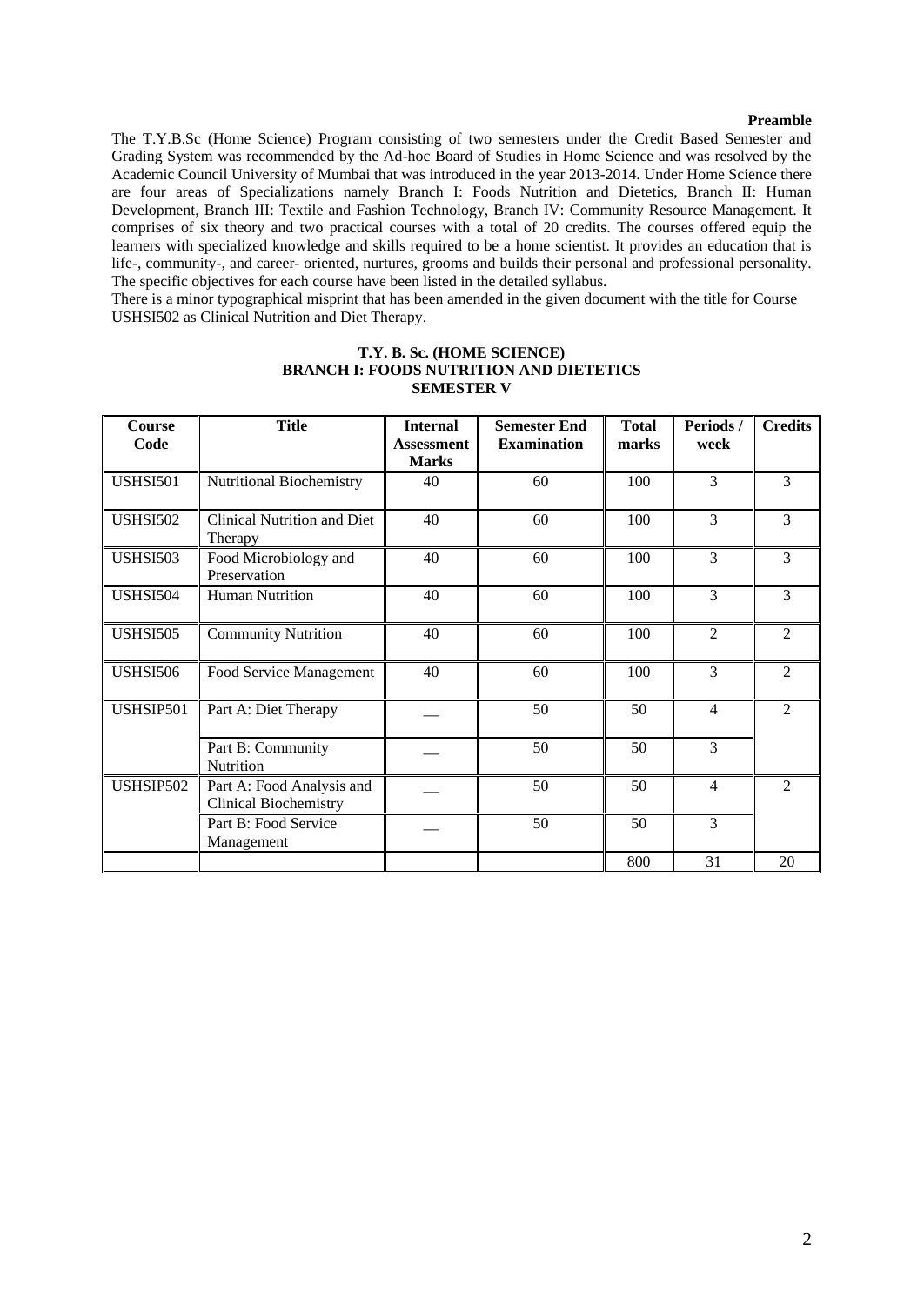| Course<br>Code  | Title                           | Periods/week | <b>Marks</b> | <b>Credits</b> |
|-----------------|---------------------------------|--------------|--------------|----------------|
| <b>USHSI501</b> | <b>Nutritional Biochemistry</b> |              | 100          |                |

- To enable the students to apply the knowledge of nutrition and role of nutrients in the body.
- To understand the chemistry, metabolism of the nutrients in the living system during health and disease.

| <b>Course Content</b> |                                                                                                 | <b>Periods</b> |
|-----------------------|-------------------------------------------------------------------------------------------------|----------------|
| <b>UNIT I</b>         | <b>Introduction to biomolecules</b>                                                             | 15             |
|                       | Types of chemical bonds, significance of asymmetric C atom                                      |                |
|                       | Chemistry of Carbohydrates, classification, reactions of glucose and nutritional                |                |
|                       | significance of the products: oxidation, reduction, enediol formation                           |                |
|                       | Disaccharides: structure and functions                                                          |                |
|                       | Oligosaccharides: structure and functions                                                       |                |
|                       | Polysaccharides: Homoglycans and Heteroglycans (structure of starch and                         |                |
|                       | cellulose only)                                                                                 |                |
|                       | Carbohydrate Metabolism Reactions of EMP, TCA (with structures), HMP,                           |                |
|                       | Gluconeogenesis (no structures), Glycogen metabolism (no structures),                           |                |
|                       | Homeostasis of blood glucose                                                                    |                |
| <b>UNIT II</b>        | <b>Protein Chemistry</b>                                                                        | 15             |
|                       | Classification of amino acids, classification of proteins (both based on structure -            |                |
|                       | function)                                                                                       |                |
|                       | Identification of N-terminal amino acid residue using Sanger's method, Edman's                  |                |
|                       | method, Bond stabilizing protein structure                                                      |                |
|                       | Four levels of protein organization, structure and functions of $\alpha$ -helical and $\beta$ - |                |
|                       | pleated sheet structure, haemoglobin                                                            |                |
|                       | Protein metabolism                                                                              |                |
|                       | General reactions of amino acids                                                                |                |
|                       | Detoxification of NH <sub>3</sub>                                                               |                |
|                       | Krebs-Hensleit cycle                                                                            |                |
|                       | Inborn errors of Phenylalanine, Tyrosine Tryptophan                                             |                |
| <b>UNIT III</b>       | <b>Enzyme Chemistry</b>                                                                         | 15             |
|                       | Definition, classification IUB (up to 1 digit), enzyme specificity, turnover number             |                |
|                       | Units: Katal, IU                                                                                |                |
|                       | Factors affecting enzyme activity                                                               |                |
|                       | Definition of km and significance                                                               |                |
|                       | Enzyme inhibition: Definition of Holoenzyme, Coenzyme, cofactor, Allosteric                     |                |
|                       | site, active site, prosthetic group, isoenzyme                                                  |                |

**References**

Berg, Jeremy Mark, Tymoczko, John L and Stryer. (2002). *Biochemistry*  $5<sup>th</sup> Ed$ . New York. W.H. Freeman and Co.

Brody Tom. (2004). *Nutritional Biochemistry 2nd Ed*. New Delhi. Elsevier/Reed. Elsevier. India Pvt. Ltd.

Chatterjee, M.N. Shinde and Rana. (2005). *Textbook of Medical Biochemistry*, 6<sup>th</sup> Ed. New Delhi, Jaypee Brothers. Medical Publisher.

Dandekar Sucheta P. (2002). *Medical Biochemistry (Prep Manual for U.G.) 2nd Ed*. New Delhi B-1 Churchill Livingstone Pvt. Ltd.

Rastogi S.C. (1993). *Biochemistry New Delhi*, Tata McGraw Hill Publishing Co. Ltd.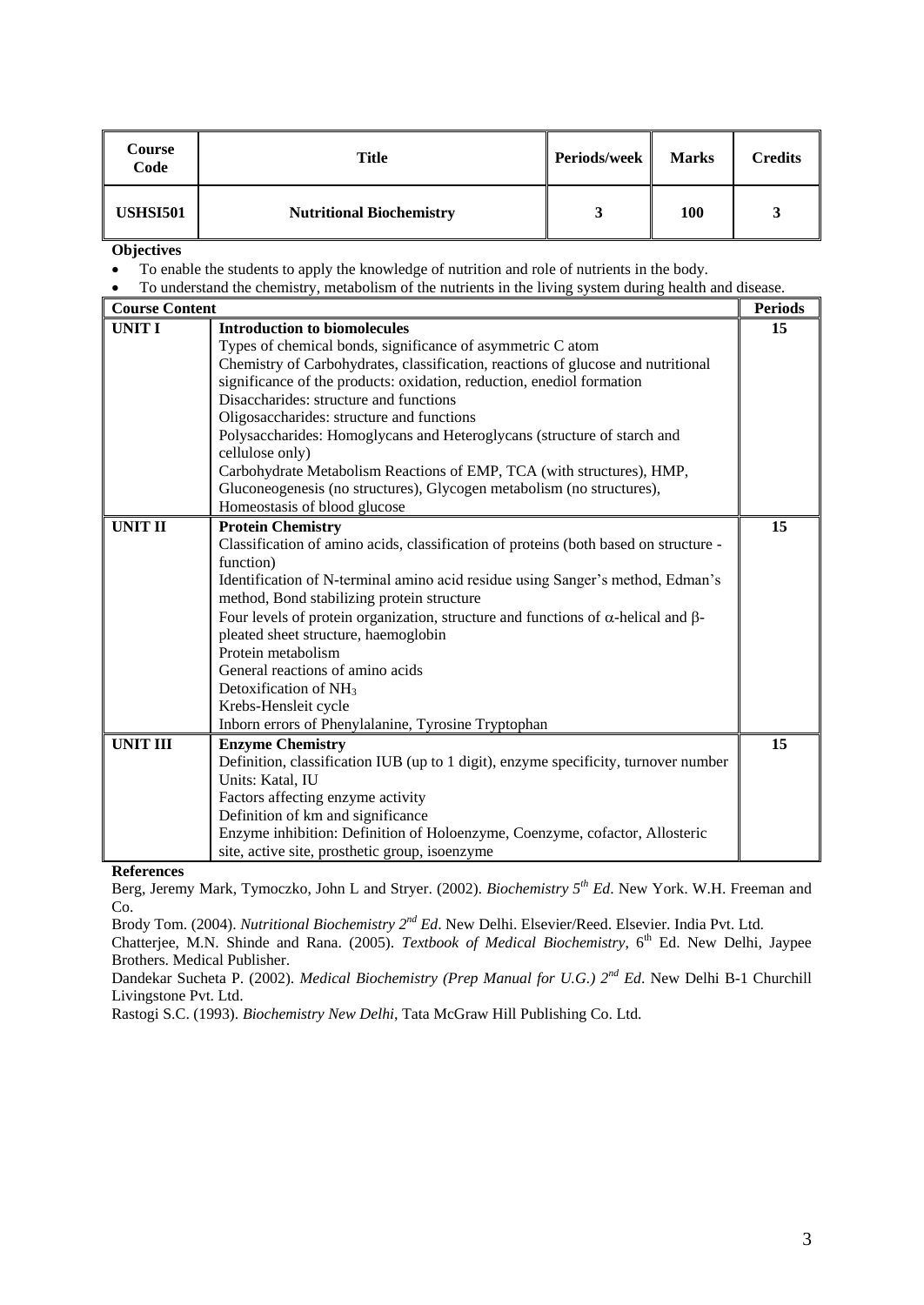| Course<br>Code  | Title                                      | Periods/week | <b>Marks</b> | <b>Credits</b> |
|-----------------|--------------------------------------------|--------------|--------------|----------------|
| <b>USHSI502</b> | <b>Clinical Nutrition and Diet Therapy</b> |              | 100          |                |

- To impart the concept of modifying normal diets to therapeutic diets.
- To enable the students to understand the underlying disease conditions, possible complications and pathological states.
- To train students to plan appropriate nutrition intervention approaches and diets.
- To enable the students to focus on the preventive role of nutrition in the current life style situations.

# **Medical Nutrition therapy**

Each of the diseases to be discussed under the following heads of Etiology, Pathophysiology, Diagnosis, and Management with special emphasis on nutritional care, Prevention

| <b>Course Content</b> |                                                                              | <b>Periods</b> |
|-----------------------|------------------------------------------------------------------------------|----------------|
| <b>Unit I</b>         | Principles of diet therapy                                                   | 15             |
|                       | Team work in nutritional care                                                |                |
|                       | Rationale of nutritional modification necessary in disease conditions.       |                |
|                       | Principles of Diet Therapy                                                   |                |
|                       | Review of Normal diet                                                        |                |
|                       | Standard hospital diet and its adaptation                                    |                |
|                       | Overview of Nutritional Care process and counseling                          |                |
|                       | Weight management                                                            |                |
|                       | Regulation of food intake: Short term and Long term regulation, Set point    |                |
|                       | theory                                                                       |                |
|                       | Obesity and Overweight: Body weight components, Classification of obesity    |                |
|                       | (gynoid/android and hypertrophy/hypersplasia, Etiology and assessment of     |                |
|                       | obesity and prevalence in Indian situation, Complications of obesity.        |                |
|                       | Management: Medical (Pharmacological), Nutrition and lifestyle, Surgical,    |                |
|                       | Behavioural Juvenile Obesity                                                 |                |
|                       | Eating disorders: (Anorexia Nervosa and Bulimia), Management (Medical,       |                |
|                       | Nutritional care), Psychological support and Prevention                      |                |
| Unit II               | <b>Chronic Denegenerative Diseases</b>                                       | 15             |
|                       | <b>Diabetes Mellitus</b>                                                     |                |
|                       | Definition, Etiology, Classification, long and short term complications,     |                |
|                       | Diagnosis                                                                    |                |
|                       | Management (Insulin Therapy, Dietary Management, Exercise,                   |                |
|                       | Pharmacological)                                                             |                |
|                       | Overview of special conditions: Diabetes in Childhood, Pregnancy, Role of    |                |
|                       | Nutrition Education, Role of Nutrition in Prevention                         |                |
|                       | <b>Cardiovascular diseases</b>                                               |                |
|                       | Prevalence, incidence, mortality with special reference to Indian situation. |                |
|                       | Patho-physiology and Management of Atherosclerosis, Endothelial              |                |
|                       | dysfunction, Thrombosis, Angina Pectoris, Congestive cardiac failure.        |                |
|                       | Hyper-lipidemia-classification, diagnosis and nutritional management         |                |
|                       | Hypertension: Oetiology, Risk factors, Patho-physiology, Management          |                |
|                       | Metabolic syndrome and role of nutrition in its prevention.                  |                |
| Unit III              | Dietary management involved in the following                                 | 15             |
|                       | Inborn Errors of metabolism (Phenylketomemia, Wilson's disease)              |                |
|                       | <b>Bone health diseases (Osteoporosis, Osteo and Rheumatoid Arthritis)</b>   |                |
|                       | <b>Chronic Obstructive Pulmonary Disease</b>                                 |                |
|                       | <b>Cancer</b>                                                                |                |
|                       | The hyper catabolic state; Surgery and Burns                                 |                |
|                       | Neurological diseases (Alzheimer's, Parkinson's disease and Epilepsy).       |                |
|                       | <b>Nutrition in Allergies</b>                                                |                |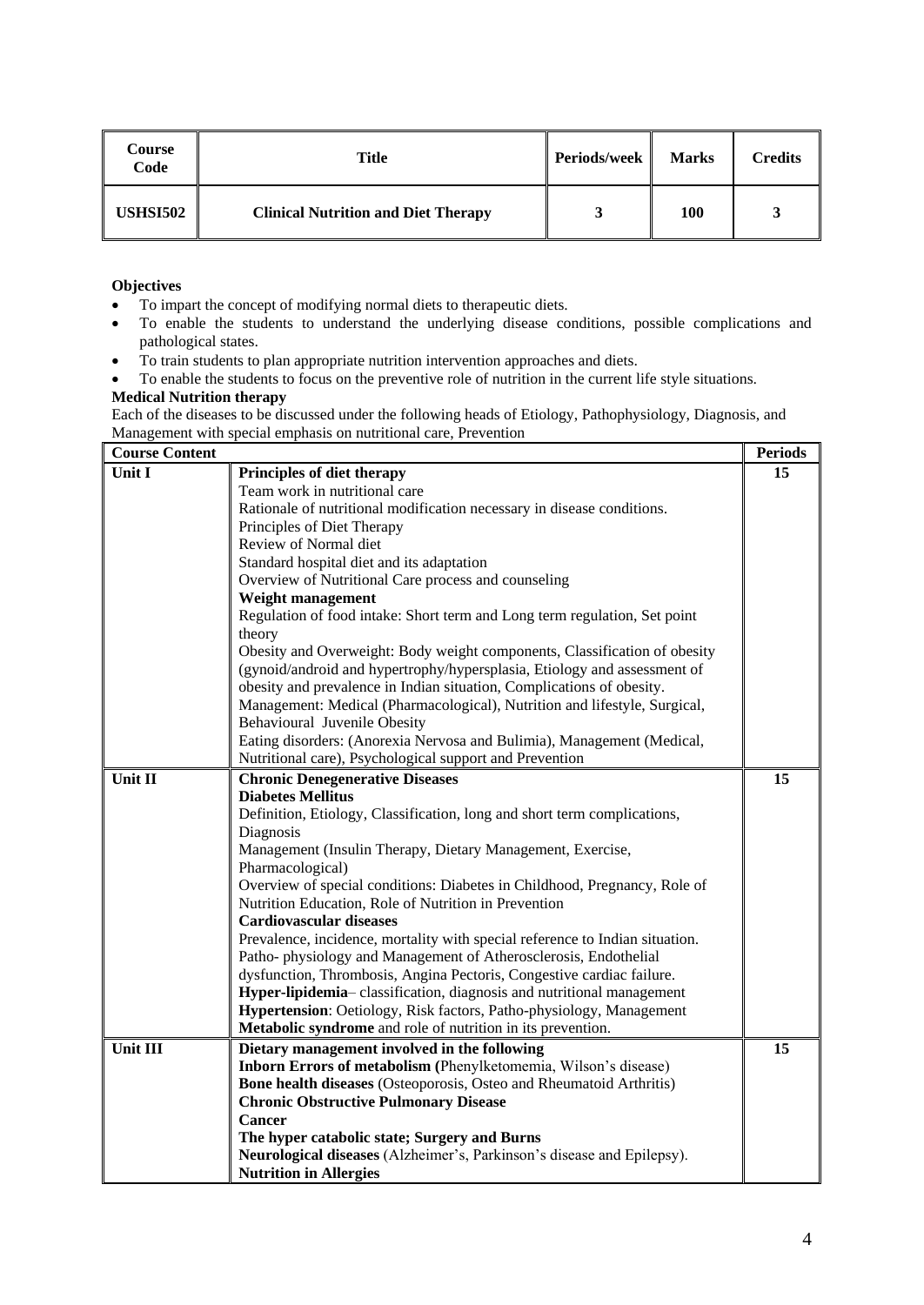Antia F.P. (1997). *Clinical dietetics and nutrition*. (4<sup>th</sup> Ed.) New Delhi: Oxford University Press. Bennion, Marion; (1997). *Clinical nutrition*. (7<sup>th</sup> Ed.) New York: Harper and Row Publishers.

Burton B.T. (1980). *Human nutrition*. (3rd Ed.) New Delhi: Tata McGraw Hill.

Davidson and Passmore. *Human nutrition and dietetics*. (18<sup>th</sup> Ed.) New Delhi: Tata McGraw Hill Publications. Garrow J.S. (1993). *Human nutrition and dietetics*. (9<sup>th</sup> Ed.) New York: Churchill Livingstone.

Krause and Mahan. (1996). Foods, *nutrition and diet therapy*. (10<sup>th</sup> Ed.) Philadelphia: W.B. Saunders.

Robinson: (1989). *Normal and therapeutic nutrition*. (7<sup>th</sup> Ed.) New York: Macmillan Pub. Company.

Thomas Briony; (1995). *Blackwell Manual of Dietetic practise*. (2nd Ed.) Oxford: New York Scientific Publication:

Zeeman, Frances J. (1998). *Applications of clinical nutrition*. Englewood cliffs: Prentice Hall International Inc.

| Course<br>Code  | Title                                     | <b>Periods/week</b> | <b>Marks</b> | Credits |
|-----------------|-------------------------------------------|---------------------|--------------|---------|
| <b>USHSI503</b> | <b>Food Microbiology and Preservation</b> |                     | 100          |         |

- To introduce students to the field of microbiology and its relevance to food deterioration and preservation.
- To impart knowledge regarding principles and techniques of preserving foods.
- To enable students to understand principles of hygiene and sanitation in a food industry.

| <b>Course Content</b> |                                                                                  | <b>Periods</b> |
|-----------------------|----------------------------------------------------------------------------------|----------------|
| Unit I                | <b>Major groups of microorganisms</b>                                            | 15             |
|                       | Introduction to Bacteria, Yeast, Mold, Algae, Protozoa and Virus.                |                |
|                       | Classification, morphology, reproduction and growth requirements of Bacteria,    |                |
|                       | Yeast and Mold                                                                   |                |
|                       | Intrinsic and extrinsic parameters of foods that affect their microbiology       |                |
|                       | Intrinsic factors:-pH, moisture content, oxidation-reduction potential, nutrient |                |
|                       | content, antimicrobial constituents and biological structures.                   |                |
|                       | Extrinsic factors:-Temperature of storage, relative humidity of environment,     |                |
|                       | presence and concentration of gases in the environment.                          |                |
| Unit II               | Microbial flora, spoilage, sources, characteristics and contamination in         | 15             |
|                       | the following foods                                                              |                |
|                       | Cereals and cereal products                                                      |                |
|                       | Pulses and Pulse products                                                        |                |
|                       | Vegetables and fruits                                                            |                |
|                       | Fish and other sea foods                                                         |                |
|                       | Meat, meat products and poultry                                                  |                |
|                       | Eggs                                                                             |                |
|                       | Milk and milk products                                                           |                |
|                       | Processed and convenience foods                                                  |                |
|                       | Non microbial deteriorative factors in foods other than microorganisms           |                |
|                       | Activities of food enzymes and other chemical reactions within food itself       |                |
|                       | Infestation by insects, parasites and rodents                                    |                |
|                       | Inappropriate temperature for a given food                                       |                |
|                       | Gain or loss of moisture                                                         |                |
|                       | Reactions with oxygen                                                            |                |
|                       | Light                                                                            |                |
|                       | Physical stress and abuse.                                                       |                |
|                       | Time                                                                             |                |
| <b>Unit III</b>       | Use of food additives                                                            | 15             |
|                       | Broad classes of intentional food additives (Preservatives, Antioxidants,        |                |
|                       | sequesterants, surface active agents, stabilizers, thickeners, bleaching and     |                |
|                       | maturing agents)                                                                 |                |
|                       | Use of fermentation technology                                                   |                |
|                       | Benefits and mechanism of fermentation .Factors controlling fermentations in     |                |
|                       | various foods                                                                    |                |
|                       | Fermented products (Beer, Wine and soya-bean products)                           |                |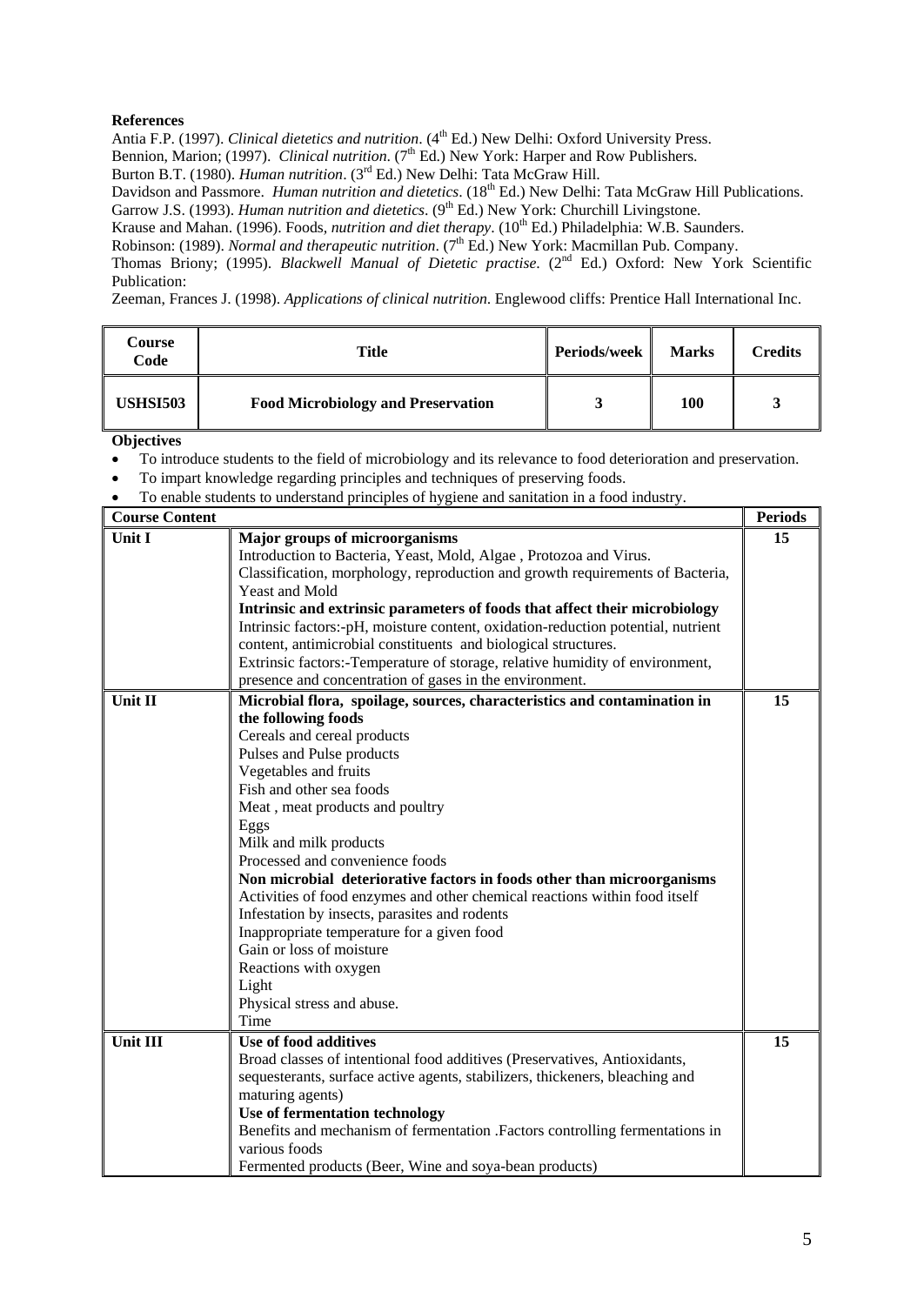Frazier, W. C. and Westoff, D. C. (1998) *Food Microbiology* New Delhi; Tata McGraw Hill James, M. J. (1996) *Modern Food Microbiology* (4<sup>th</sup> Ed.) New Delhi: Published by S.K. Jain for C. B.S. Publishers and distributors.

Pelczar, M. J., Reid, R. D. and Chan (2000*) Microbiology*. New Delhi: Tata McGraw Hill.

Potter, N. H. and Hotchkiss, J. H. (1996) *Food Science*,(5<sup>th</sup> Ed.)New Delhi:C.B.S. Publishers and distributors. Subbulakshmi, G and Udipi, S. A. (2001) *Food Processing and Preservation*. New Delhi: New Age International Ltd. Publishers.)

Manay, N. S. and Shadaksharswamy, M. (2004) *Food Facts and Principles,* New Delhi: New Age International Ltd Publishers.

| Course<br>Code  | Title                  | <b>Periods/week</b> | <b>Marks</b> | Credits |
|-----------------|------------------------|---------------------|--------------|---------|
| <b>USHSI504</b> | <b>Human Nutrition</b> |                     | <b>100</b>   |         |

**Objectives**

- To reinforce the basic principles of nutrition
- To impart in-depth knowledge on the functions, deficiency and toxicity of macro and micronutrients.
- To enable the students to apply knowledge of nutrition to daily life.

| <b>Course Content</b> |                                                                                           | <b>Periods</b> |  |  |
|-----------------------|-------------------------------------------------------------------------------------------|----------------|--|--|
| Unit I                | <b>Energy</b>                                                                             | 15             |  |  |
|                       | Definitions, Units of energy, Components of Energy Expenditure, Physical activity (light, |                |  |  |
|                       | moderate, and heavy)                                                                      |                |  |  |
|                       | BMR and Thermal effect of food                                                            |                |  |  |
|                       | Computation of Energy requirements factorial approach                                     |                |  |  |
|                       | Energy requirements for various groups of population                                      |                |  |  |
|                       | Measurement of energy expenditure: Direct and Indirect                                    |                |  |  |
|                       | Carbohydrates                                                                             |                |  |  |
|                       | Classification                                                                            |                |  |  |
|                       | Digestion and Absorption - an overview                                                    |                |  |  |
|                       | Dietary fibre; nutritional importance                                                     |                |  |  |
|                       | Glycemic load and Glycemic Index                                                          |                |  |  |
|                       | Factors influencing, Resistant Starch                                                     |                |  |  |
|                       | <b>CHO</b> Recommendation                                                                 |                |  |  |
| Unit II               | <b>Proteins</b>                                                                           | 15             |  |  |
|                       | Classification and functions: Review of Proteins and amino acids                          |                |  |  |
|                       | Evaluation of Quality of Proteins: Biological and Chemical methods                        |                |  |  |
|                       | Amino Acid imbalances                                                                     |                |  |  |
|                       | Protein requirements in various stages of life                                            |                |  |  |
|                       | Assessment of protein nutritional status                                                  |                |  |  |
|                       | Protein Deficiency and Toxicity: concerns of protein supplementation.                     |                |  |  |
| Unit III              | Lipids                                                                                    | 15             |  |  |
|                       | Overview of classification and functions of lipids and fatty acids                        |                |  |  |
|                       | Digestion and absorption                                                                  |                |  |  |
|                       | EFA its importance and requirements                                                       |                |  |  |
|                       | Lipoproteins: Types and importance                                                        |                |  |  |
|                       | Trans-fats and their health effects                                                       |                |  |  |
|                       | MCTs their nutritional importance                                                         |                |  |  |
|                       | Requirement of fat in the diet and sources                                                |                |  |  |
|                       | Consequences of deficiency and excess                                                     |                |  |  |
|                       | Interrelationship between Macronutrients                                                  |                |  |  |
|                       | Body composition through lifecycle                                                        |                |  |  |
|                       | Effects of over and under nutrition                                                       |                |  |  |

**References**

Anderson, L., Dibble, M. and Mitchell, H. (1992) *Nutrition in health and disease*, 17<sup>th</sup> ed., J.B. Lippincott Co. Philadelphia

Bamji, M., Rao, P. N. and Reddy, V. *Textbook of Human Nutrition*, Oxford: IBH Pub. Co.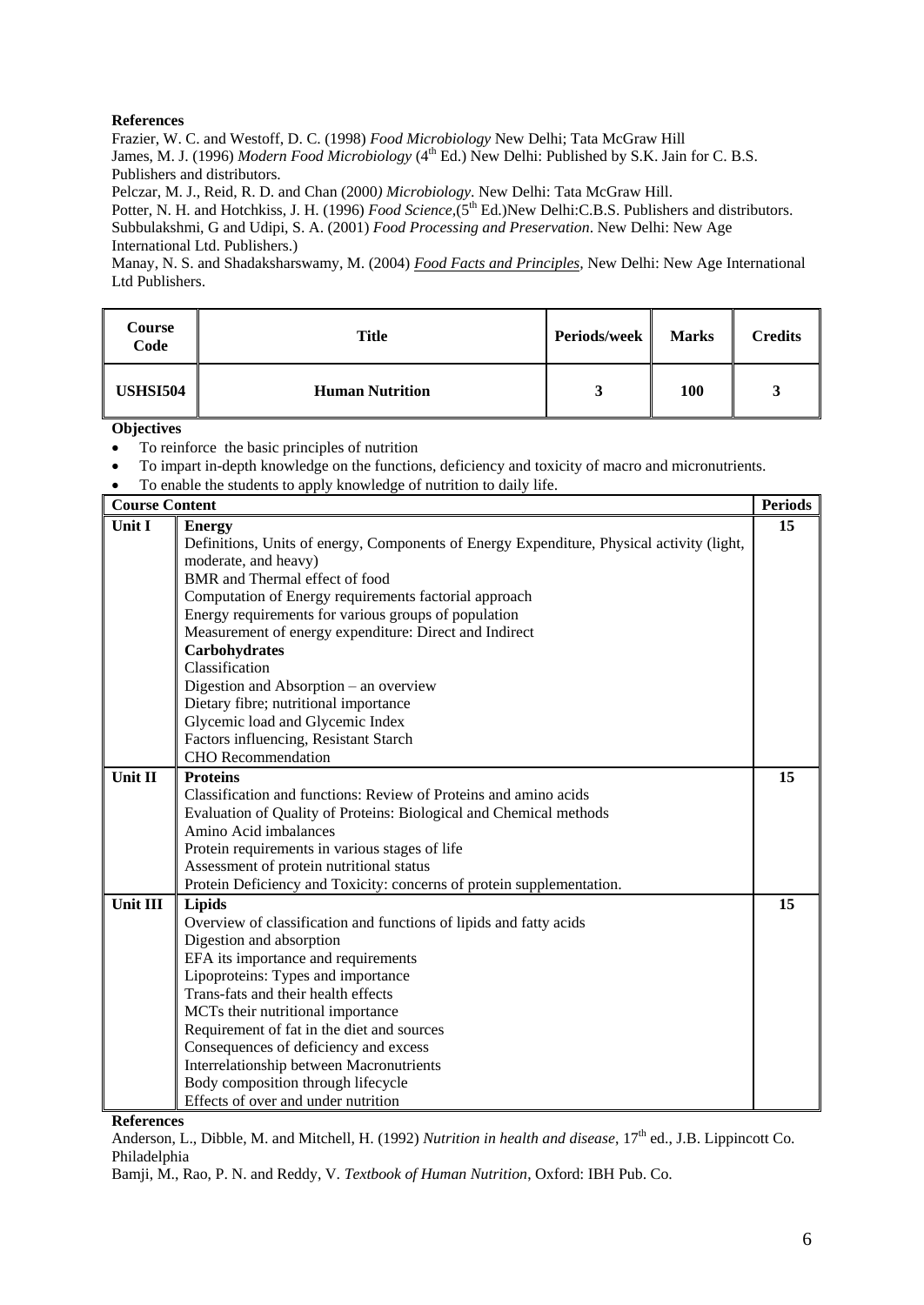Davidson, S., Passmore, R., Brock, J and Truswell, A., (1975) *Human nutrition and dietetics*, 6<sup>th</sup> ed., ELBS Edinburgh.

Guthrie, H. (1986) *Introductory Nutrition*, 6<sup>th</sup> ed., Times Mirror/Mosby College Publication.

Robinson, C. and Lawler, M., (1982) *Normal and therapeutic nutrition*, 16th ed., Macmillan publishing Co. New York

Williams, S. (1981) *Nutrition and diet therapy*, 4<sup>th</sup> ed., Missouri: The C.V. Masby Co.

| Course<br>Code  | Title                      | Periods/week | <b>Marks</b> | <b>Credits</b> |
|-----------------|----------------------------|--------------|--------------|----------------|
| <b>USHSI505</b> | <b>Community Nutrition</b> |              | 100          |                |

**Objectives**

- To create an awareness among students about the nutritional problems of the community with special emphasis on vulnerable sections.
- To understand the different methods of assessing nutritional status of the community.
- To recognize the deleterious effects of malnutrition in the development of our nation and means of combating the same.

| <b>Course Content</b> |                                                                                        | <b>Periods</b> |
|-----------------------|----------------------------------------------------------------------------------------|----------------|
| Unit I                | Concept of community nutrition and malnutrition                                        | 10             |
|                       | <b>Indicators of malnutrition</b>                                                      |                |
|                       | Infant mortality rate, Child Mortality                                                 |                |
|                       | Maternal mortality rate                                                                |                |
|                       | Birth rate                                                                             |                |
|                       | Death rate                                                                             |                |
|                       | <b>Identification of vulnerable groups</b>                                             |                |
|                       | Pregnant women                                                                         |                |
|                       | Nursing mother                                                                         |                |
|                       | Infants, Children                                                                      |                |
|                       | Special emphasis to girl child (including adolescents)                                 |                |
| Unit II               | Unit II Assessment of Nutritional Status of a community Part I                         | 10             |
|                       | <b>Anthropometry</b>                                                                   |                |
|                       | Measurement of height, weight, head and chest circumferences, mid upper arm            |                |
|                       | circumference, skin fold thickness, interpretation of measurements and comparison with |                |
|                       | standards (NCHS, ICMR), classification according to grades of malnutrition             |                |
|                       | <b>Biochemical parameters for assessing nutrition status</b>                           |                |
| Unit III              | <b>Assessment of Nutritional Status of a community Part II</b>                         | 10             |
|                       | Clinical signs and symptoms of PEM, mineral and vitamin deficiencies                   |                |
|                       | Diet Surveys and Sampling techniques                                                   |                |
|                       | Communication for behavioural change, planning, conducting, evaluating the nutrition   |                |
|                       | education programmes                                                                   |                |
|                       |                                                                                        |                |

**References**

Beredict, A. (1997) *Preventive Nutrition – The Comprehension guide to health professionals* (Ed.) New Jersey : Huma. Press Inc.

Ebrahim G. J. (1983) *Nutrition in mother and child health* – London Mac Millan and Co.

Goel, S. L. (2001) *Community Health Care* (New Delhi) Deep and Deep Publication

Goel, S. L. (2001) *Community Health Care* (New Delhi) Deep and Deep Publication

Goel, S. L. (2001) *Health Care System and Management* Vol 1 – 4, New Delhi: Deep and Deep Publication

Goel, S. L. (2001) *Health Care System and Management.* Vol 1 – 4, New Delhi: Deep and Deep Publication

Gopaldas, T. Seshadri S. (1987) *Nutrition monitoring and assessment* Delhi: Oxford University Press.

Jelliffe, D. (1966) *The assessment of Nutritional Status of the Community*. Geneva WHO.

Osman, S. R. (1991) *Nutrition and Poverty (Ltd.)* Oxford; Oxford University Press

Rajlaxmi, R. (1981) *Applied Nutrition*, New Delhi: Oxford and IBH

Shukla, P. (1982) *Nutritional Problems of India*, New Delhi Prentice Hall of India.

Swaminathan, M. (1985) *Essential of Food and Nutrition* Vol I and II Bangalore, Bangalore Printing and Publishing Ltd.

Wadhwa, A and Sharma S. (2003) *Nutrition in the Community*, New Delhi: Elite Publishing House Pvt. Ltd. Wadhwa, A. and Sharma S. (2003) *Nutrition in the Community*. New Delhi: Elite Publishing House Pvt. Ltd.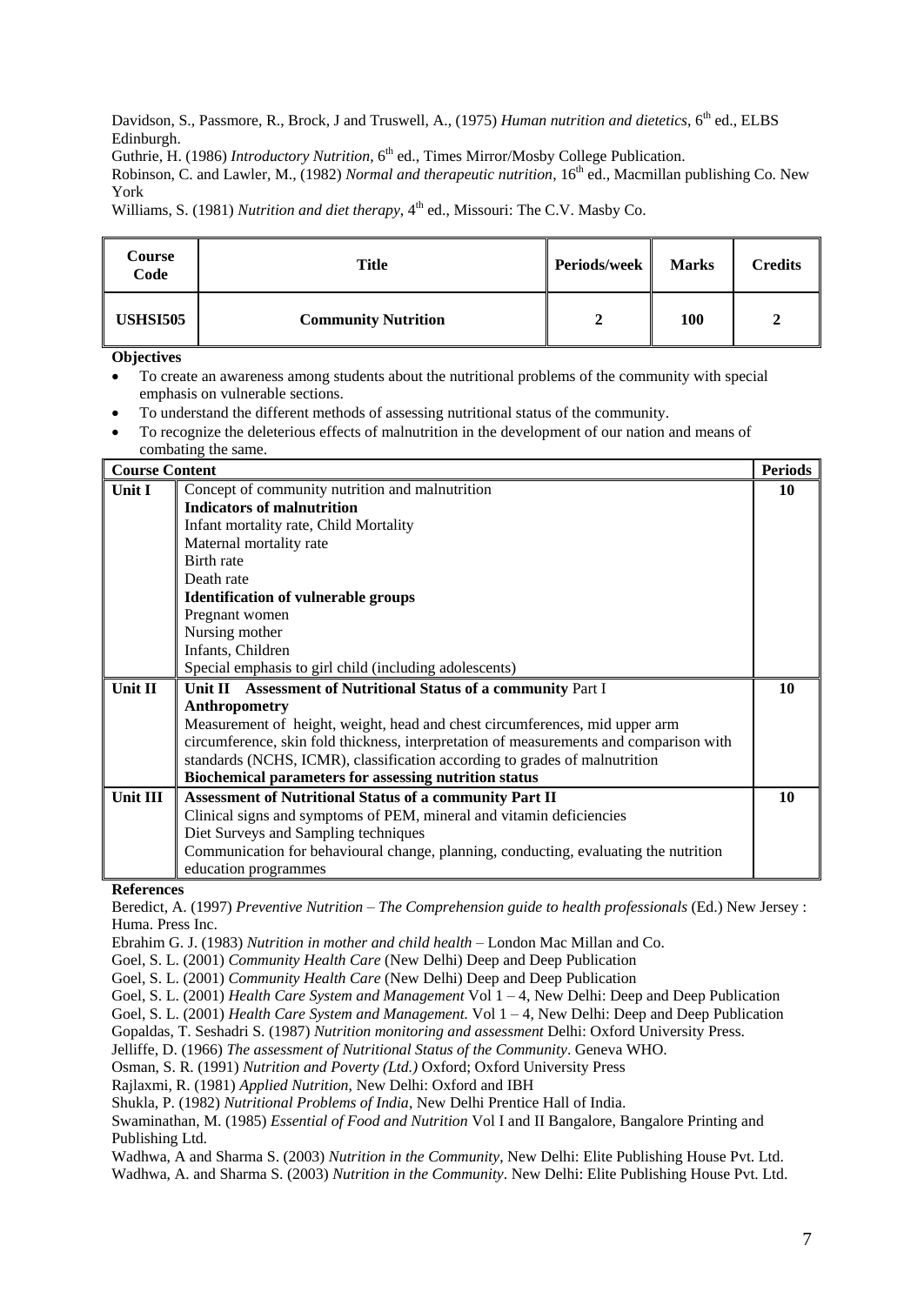| Course<br>Code  | Title                          | Periods/week | <b>Marks</b> | <b>Credits</b> |
|-----------------|--------------------------------|--------------|--------------|----------------|
| <b>USHSI506</b> | <b>Food Service Management</b> | لہ           | 100          | ມ              |

- To be aware of the scope of food service management in commercial and welfare organizations.
- To learn and develop skills in menu planning.
- To acquire knowledge about the process of food preparation and service.
- To understand concepts of marketing and entrepreneurship with reference to food service organizations.

| <b>Course Content</b> |                                                                                      | <b>Periods</b> |
|-----------------------|--------------------------------------------------------------------------------------|----------------|
| <b>Unit I</b>         | Development and growth of the food service Industry                                  | 15             |
|                       | Classification of food service operations                                            |                |
|                       | Recent trends in food service                                                        |                |
|                       | Systems approach to food service organizations                                       |                |
|                       | Types of food service systems                                                        |                |
|                       | Menu Planning                                                                        |                |
|                       | Types of Menus                                                                       |                |
|                       | Menu presentation, Writing, Design and format                                        |                |
|                       | Menu Marketing                                                                       |                |
| Unit II               | Concept of Food flow                                                                 | 15             |
|                       | Procurement, Concept of Market, Buyer, Vendor and Marketing Channel                  |                |
|                       | Purchasing: Methods of purchasing, purchasing process                                |                |
|                       | Receiving: Facilities needed for good receiving practices                            |                |
|                       | Storage and Inventory                                                                |                |
|                       | Production: Recipe formulation, Standardisation, Forecasting, Scheduling and control |                |
|                       | <b>Energy Management and Conservation</b>                                            |                |
| Unit III              | Kitchen Design and Layout                                                            | 15             |
|                       | Service Factors affecting the choice of distribution systems                         |                |
|                       | Styles of service and Service management                                             |                |
|                       | Food Safety and hygiene                                                              |                |
|                       | Control of microbial quality of food throughout the food flow                        |                |
|                       | Food Handling and prevention of food borne illness                                   |                |
|                       | Personal Hygiene                                                                     |                |
|                       | <b>Environmental Sanitation</b>                                                      |                |
|                       | Waste disposal and pest control                                                      |                |
|                       | Standards for food safety and sanitation                                             |                |

**References**

Bhojwani M. (2007), *Food service management: Principles and practice* Eckel P. J. (1985), *College and University Food Service Management* Delfakis H, Nancy L, Van Burns J (1992), *Food Service Management* Spears M. C ,Vaden A. E (1985), *Food Service Organizations—A management and systems approach* Drummond K. (1997) *Nutrition for the Food Service Personnel* National Association Institute (1998) *Handbook for Food Service Management* Verghese B (1999) *Professional Food and Beverage Service Management* Singh, Y. P. (2001) *Effective Food Management* Fox A. (1971) *Hygiene and Food Production*

| Course Code      | <b>Title</b>                       | Periods/week | <b>Marks</b> | <b>Credits</b> |
|------------------|------------------------------------|--------------|--------------|----------------|
| <b>USHSIP501</b> | <b>Part A: Diet Therapy</b>        | 4            | 50           |                |
|                  | <b>Part B: Community Nutrition</b> | 3            | 50           |                |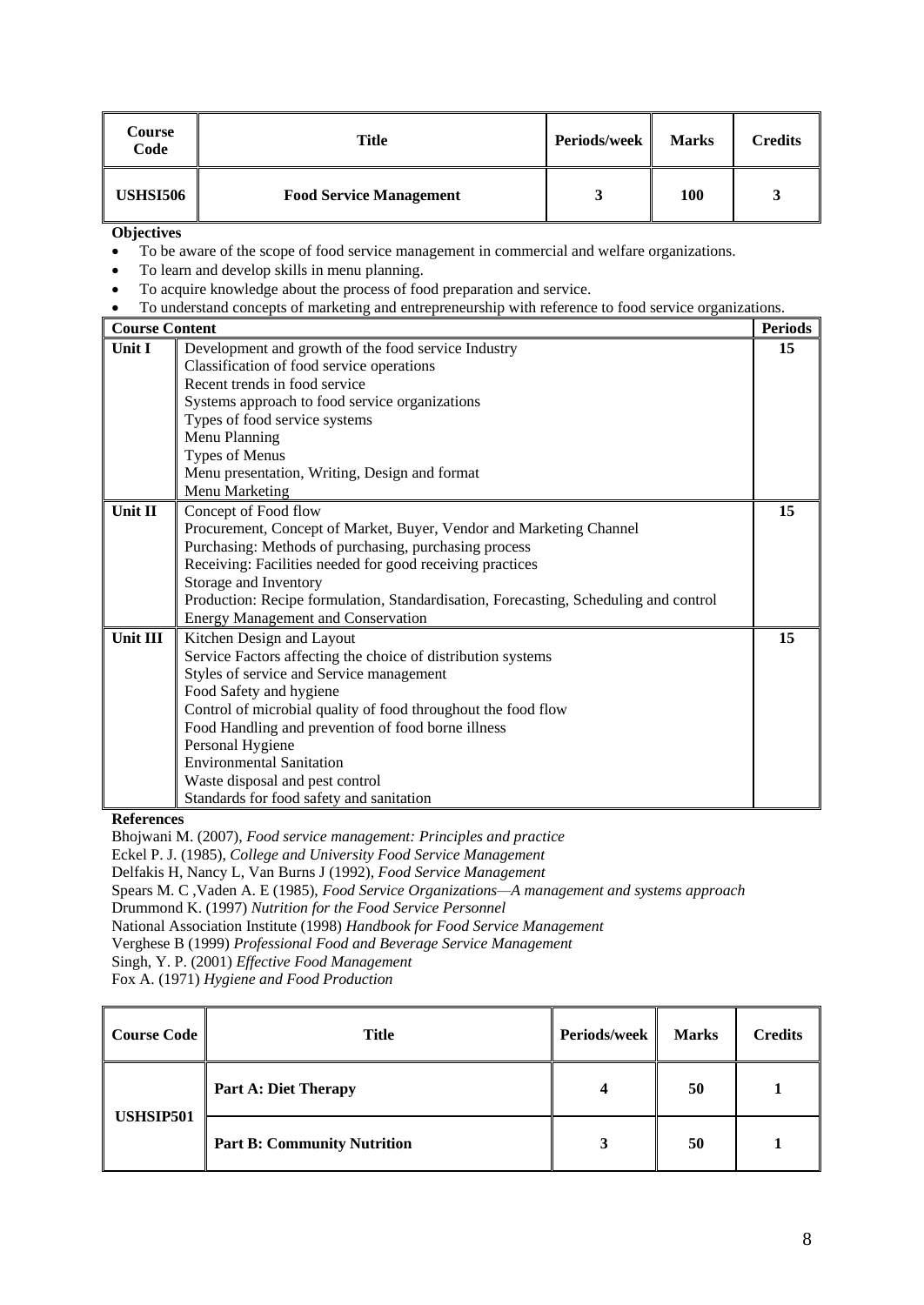# **Part A: Diet Therapy**

# **Objectives**

- To familiarize the students with basic concepts of raw and cooked weights of foods the appropriate weights of measures and standardization procedures.
- To teach diet modification through use of food exchange lists and calculated values.

To learn to plan therapeutic diets for management of clinical disease conditions.

| Course Content      |                                                                                | <b>Periods</b> |
|---------------------|--------------------------------------------------------------------------------|----------------|
| ∥ Unit I            | Standardization of weights and measures -- dry and liquid                      | 15             |
|                     | Standardization of some recipes                                                |                |
|                     | Cereal based/pulse based/milk based                                            |                |
|                     | Vegetables/fruits/Miscellaneous                                                |                |
| $\parallel$ Unit II | Nutrient specific recipes (Calcium, Iron, Sodium, Protein, Fat, and High Fibre | 15             |
|                     | Weight management: Overweight, Obesity, Underweight, PEM                       |                |
| Unit III            | Cardiovascular diseases                                                        |                |
| Unit IV             | Diabetes Mellitus: Type I, Type II and Gestational DM                          |                |

# **Part B: Community Nutrition**

# **Objectives**

- To acquire skills for the different methods in the assessment of nutritional status of the community.
- To prepare and use the various types of communication aids for imparting nutrition education.

| <b>Course Content</b> |                                                                                   | <b>Periods</b> |
|-----------------------|-----------------------------------------------------------------------------------|----------------|
| Unit I                | <b>Seminars</b>                                                                   | 15             |
| Unit II               | <b>Nutrition education</b>                                                        |                |
|                       | Preparation of various audio visual aids-puppets, posters etc.                    |                |
| Unit III              | Learning different techniques – demonstrations, story telling, skits, exhibitions |                |
| __                    |                                                                                   |                |

# **References**

Gopaldas, T. Seshadri, S. (1987). *Nutrition monitoring and assessment*. Delhi. Oxford University Press. Jelliffe, D. (1966). *The assessment of nutritional status of the community*. WHO (Geneva).

Swaminathan, M. (1985). *Essentials of food and nutrition*. *Vol. I and II*. Bangalore: Bangalore Printing and Publishing Ltd.

| <b>Course Code</b> | Periods/week<br>Title                           |  | <b>Marks</b> | <b>Credits</b> |
|--------------------|-------------------------------------------------|--|--------------|----------------|
| <b>USHSIP502</b>   | Part A: Food Analysis and Clinical Biochemistry |  | 50           |                |
|                    | <b>Part B: Food Service Management</b>          |  | 50           |                |

# **Part A: Food Analysis and Clinical Biochemistry**

- To impart practical Skills in analytical procedures of foods and synthetic body fluids
- To enable students to understand the significance of various food components and biochemical parameters.
- To enable the students understand the principles of various analytical techniques.

| <b>Course Content</b> |                                                                                          | <b>Periods</b> |
|-----------------------|------------------------------------------------------------------------------------------|----------------|
| Unit I                | Standardization of acids and alkalies, Redox titration.                                  |                |
|                       | Qualitative analysis of carbohydrates.                                                   |                |
|                       | Quantitative estimation of total sugars in different foods by : Lane $-$ Eynon's method, |                |
|                       | and Benedict's method                                                                    |                |
|                       | Estimation of crude fibre.                                                               |                |
|                       | Estimation of blood glucose by Follin- wu.                                               |                |
| Unit II               | Qualitative analysis of amino acids.                                                     |                |
|                       | Quantitative estimation of protein by Macrokjeldhal (use of Kelplus).                    |                |
|                       | Use of paper chromatography for qualitative analysis of amino acids-demonstrations       |                |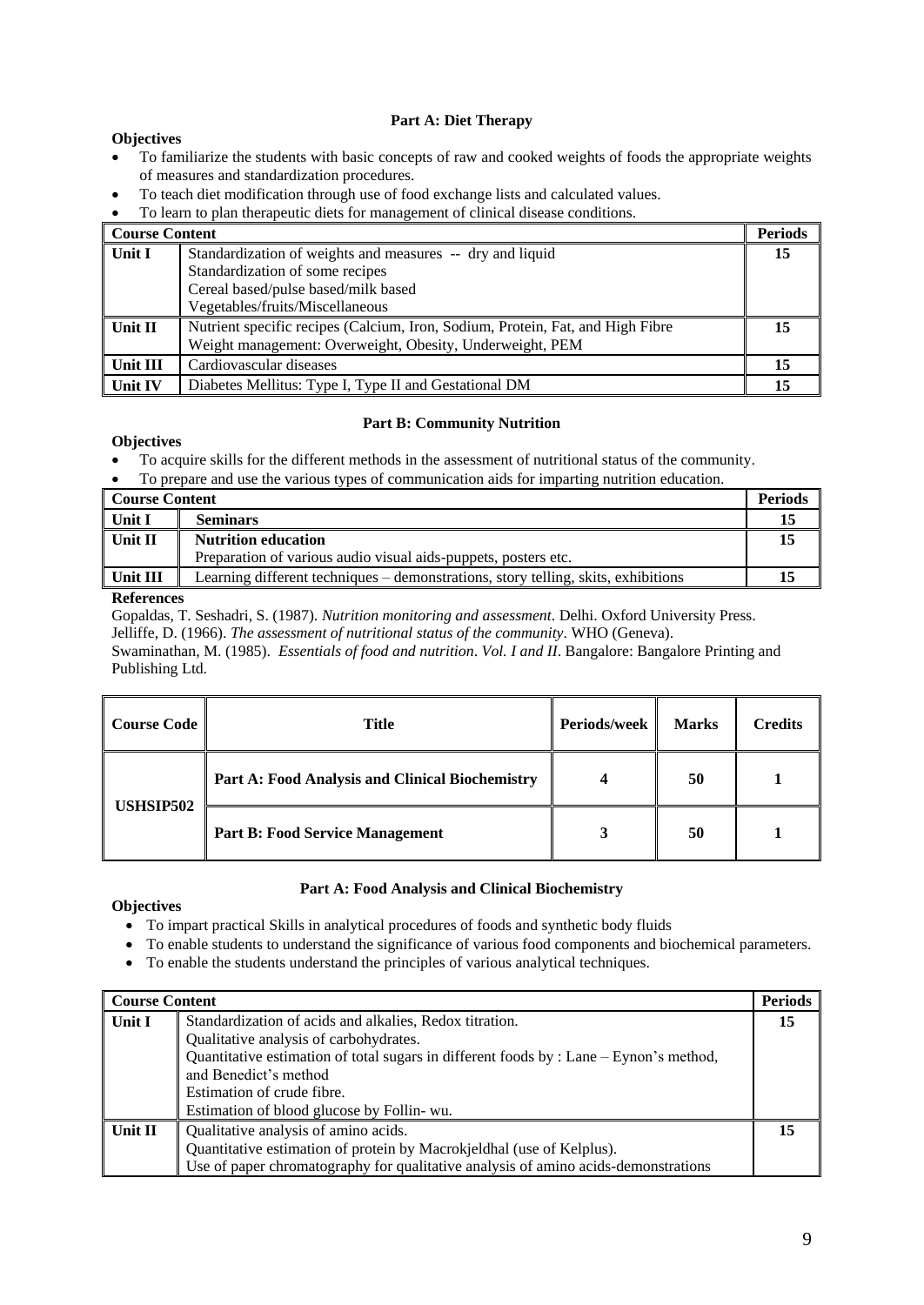|           | Estimation of Haemoglobin by: Sahli's method, Drabkins method<br>Estimation of serum protein, A:G Ratio.                                |  |
|-----------|-----------------------------------------------------------------------------------------------------------------------------------------|--|
| Unit III  | Identification of adulterants in different foods<br>Microbial analysis of foods<br>Techniques of sterilization and preparation of media |  |
| ∥ Unit IV | Microbial analysis of foods<br>Plating technique and staining technique                                                                 |  |

Mayer, L.H. (1987). *Food Chemistry*. CBS Publishers and Distributors Oser, L.B. (1976). *Hawk's physiological chemistry*. (14<sup>th</sup> Ed.) Tata McGraw Hill Pub. Co. Ltd. Pearson, D. (1970). *Chemical analysis of foods*. (6<sup>th</sup> Ed.) London: J. A. Churchill

# **Objectives**

# **Part B: Food Service Management**

- To enable students to understand the process of recipe planning
- To impart skills of preparing and presenting dishes

| <b>Course Content</b> | $\frac{1}{2}$ or proparing and problem                                    | <b>Periods</b> |
|-----------------------|---------------------------------------------------------------------------|----------------|
| Unit I                | Menu Planning                                                             | 15             |
|                       | Standardisation of recipe, sourcing, analyzing and formulating a recipe   |                |
|                       | Using a file card format to write the recipe                              |                |
|                       | Stepping up for quantity production                                       |                |
|                       | Study of preparation and presentation of : soups, snacks                  |                |
| Unit II               | Study of Preparation and Presentation of : Sandwiches, Salads, Mocktails. | 15             |
| Unit III              | Study of preparation and presentation of                                  | 15             |
|                       | Baked dishes – cakes and cookies, Baked Dishes –pies and soufflés         |                |
|                       | Desserts and Sweets                                                       |                |

## **References**

Lillierap D.R. (1998). *Food and beverage service. (5th Ed.).* Elbs/Holder and Stoughton.

Morrison Paul. (1993). *Cost management for profitable food and beverage operations*. John Wiley and sons.

Verghese B. (1999). *Professional food and beverage service management*. Bangalore : Macmillan India.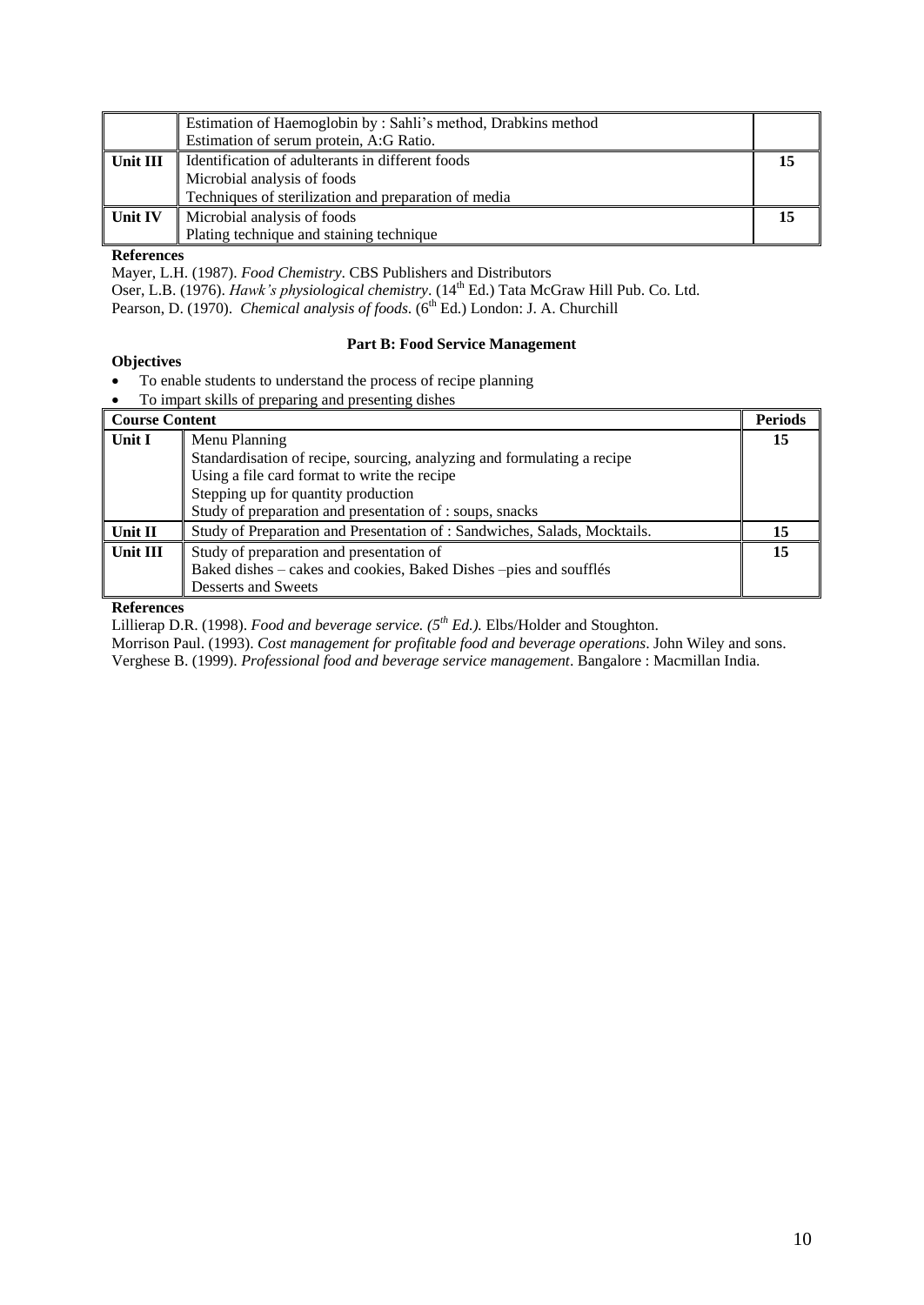# **UNIVERSITY OF MUMBAI**



(Credit Based Semester and Grading System with effect from the academic year 2013–2014)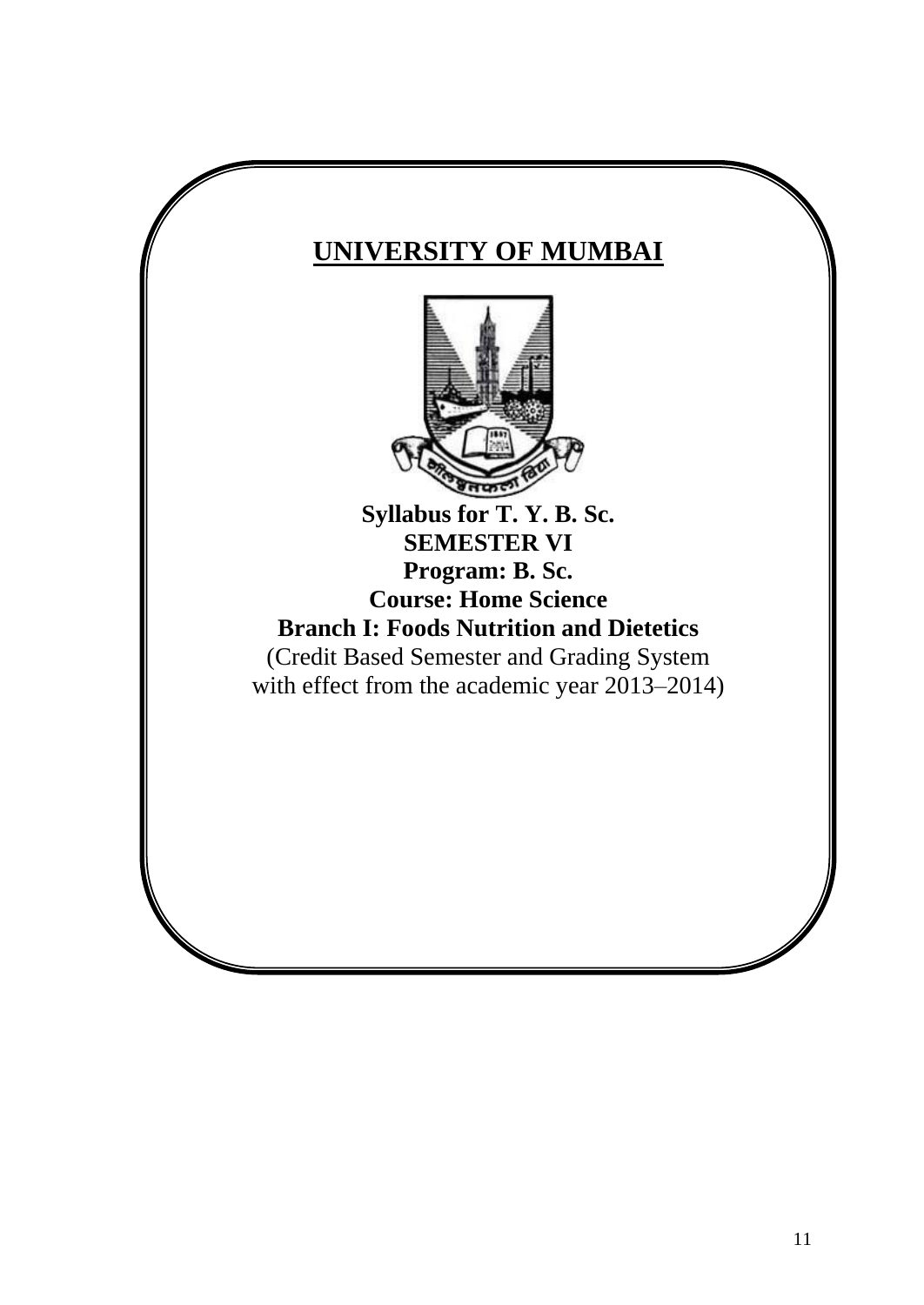| <b>Course</b><br>Code | <b>Title</b>                                              | <b>Internal</b><br><b>Assessment</b> | <b>Semester</b><br>End | <b>Total</b><br>marks | Periods/<br>week | <b>Credits</b> |
|-----------------------|-----------------------------------------------------------|--------------------------------------|------------------------|-----------------------|------------------|----------------|
|                       |                                                           | <b>Marks</b>                         | <b>Examination</b>     |                       |                  |                |
| <b>USHSI601</b>       | <b>Nutritional Biochemistry</b>                           | 40                                   | 60                     | 100                   | 3                | 3              |
| <b>USHSI602</b>       | <b>Clinical Nutrition and Diet</b><br>Therapy             | 40                                   | 60                     | 100                   | 3                | 3              |
| <b>USHSI603</b>       | Food Microbiology and<br>Preservation                     | 40                                   | 60                     | 100                   | 3                | 3              |
| <b>USHSI604</b>       | <b>Human Nutrition</b>                                    | 40                                   | 60                     | 100                   | 3                | 3              |
| <b>USHSI605</b>       | <b>Community Nutrition</b>                                | 40                                   | 60                     | 100                   | $\overline{2}$   | $\overline{2}$ |
| <b>USHSI606</b>       | Food Service Management                                   | 40                                   | 60                     | 100                   | 3                | $\overline{2}$ |
| USHSIP601             | Part A: Diet Therapy                                      |                                      | 50                     | 50                    | $\overline{4}$   | $\mathfrak{D}$ |
|                       | Part B: Community Nutrition                               |                                      | 50                     | 50                    | 3                |                |
| USHSIP602             | Part A: Food Analysis and<br><b>Clinical Biochemistry</b> |                                      | 50                     | 50                    | 4                | $\overline{2}$ |
|                       | Part B: Food Service<br>Management                        |                                      | 50                     | 50                    | 3                |                |
|                       |                                                           |                                      |                        | 800                   | 31               | 20             |

# **T.Y. B. Sc. (HOME SCIENCE) BRANCH I: FOODS NUTRITION AND DIETETICS SEMESTER VI**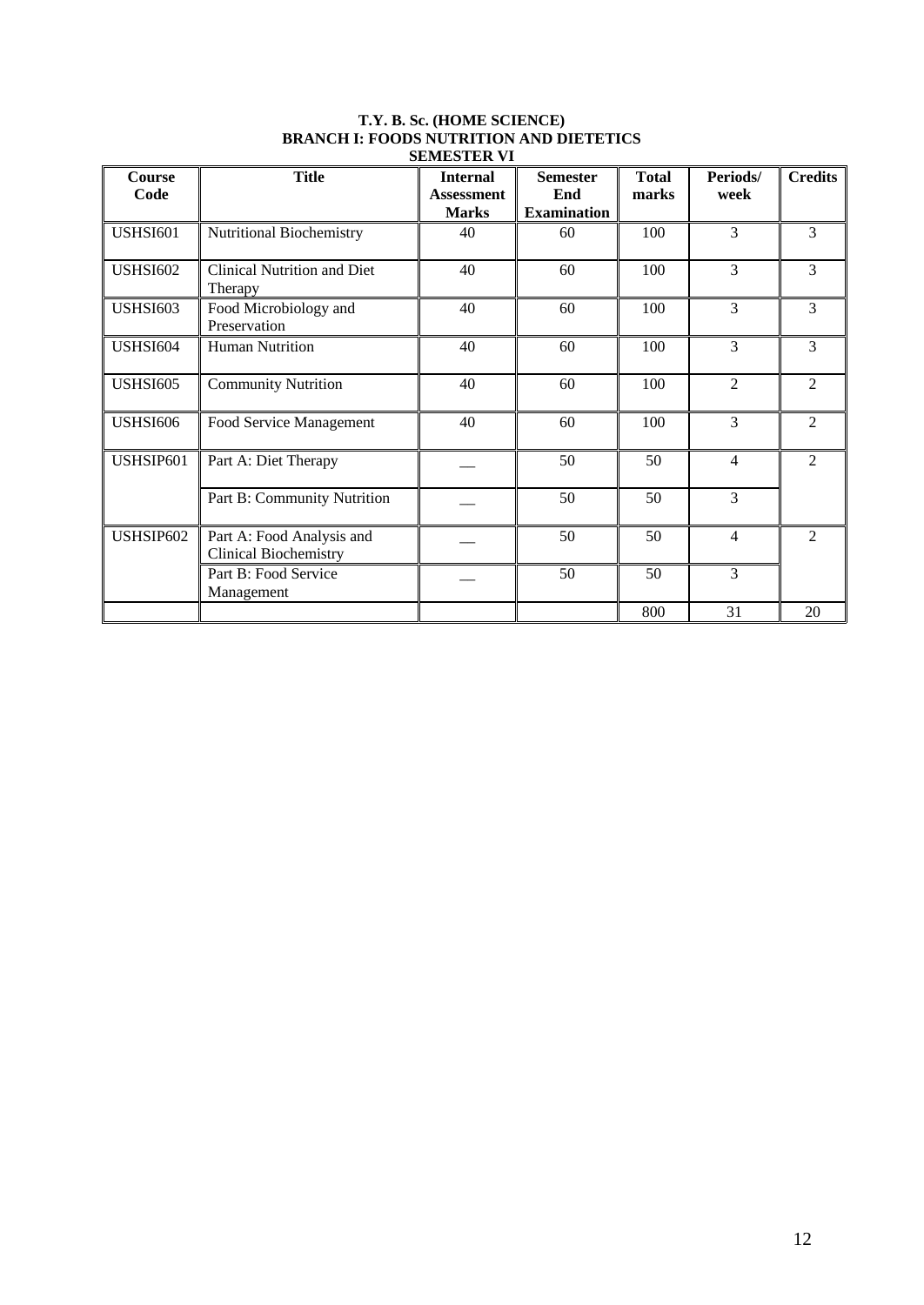| Course<br>Code  | Title                           | Periods/week | <b>Marks</b> | <b>Credits</b> |
|-----------------|---------------------------------|--------------|--------------|----------------|
| <b>USHSI601</b> | <b>Nutritional Biochemistry</b> |              | 100          |                |

- To enable the students to apply the knowledge of nutrition and role of nutrients in the body.
- To understand the chemistry, metabolism of the nutrients in the living system during health and disease.

| <b>Course Content</b> |                                                                                                    | <b>Periods</b> |
|-----------------------|----------------------------------------------------------------------------------------------------|----------------|
| <b>Unit I</b>         | Nucleic acid Chemistry                                                                             | 15             |
|                       | Structures of purines, pyrimidines, Nucleocides, Nucleotides, Disorders of purine                  |                |
|                       | metabolism                                                                                         |                |
|                       | DNA - 1°, 2°, 3°, W-C model                                                                        |                |
|                       | Physical properties of DNA and $T_m$                                                               |                |
|                       | $RNA - structure$ and types                                                                        |                |
|                       | m-RNA, t-RNA, m-RNA, hn-RNA, sn-RNA                                                                |                |
|                       | Transcription, Translations in prokaryotes (E. coli)                                               |                |
|                       | Brief outline of DNA replication in prokaryotes                                                    |                |
| Unit II               | Lipid Chemistry                                                                                    | 15             |
|                       | Definition, classification of lipids. Simple, Compound                                             |                |
|                       | i.e. Phospholipids, Lipoproteins, Sulfolipids, Glycolipids, Sphingolipids                          |                |
|                       | Derived Lipids: Fatty acids – EFA, w-3, w-6                                                        |                |
|                       | Prostaglandins: biosynthesis, functions, inhibitors. Prostacyclins and                             |                |
|                       | Thromboxanes. Structure and functions of Cholesterol                                               |                |
|                       | Lipid Metabolism                                                                                   |                |
|                       | Knoop's β-oxidation of even C fatty acid (no structures), ketone body formation<br>and utilization |                |
|                       | Fatty acid biosynthesis of Palmitic acid (no structure)                                            |                |
|                       | Lipid storage disorders                                                                            |                |
| <b>Unit III</b>       | Hormones                                                                                           | 15             |
|                       | Definition, classification, mode of action, Chemistry and functions of Thyroxine,                  |                |
|                       | Insulin, Catecholamines                                                                            |                |
|                       | Disorders associated with the hormones                                                             |                |
|                       | Acid-Base balance                                                                                  |                |
|                       | Buffers: definition, types of buffers                                                              |                |
|                       | Role of lungs, kidneys and haemoglobin in Acid-Base balance                                        |                |
|                       | Chloride shift                                                                                     |                |
|                       | Disorders of Acid-Base imbalance                                                                   |                |

**References**

Berg, Jeremy Mark, Tymoczko, John L and Stryer. (2002). *Biochemistry 5th ed*. New York. W.H. Freeman and Co.

Brody Tom. (2004). *Nutritional Biochemistry 2nd ed*. New Delhi. Elsevier/Reed. Elsevier. India Pvt. Ltd.

Chatterjee, M.N. Shinde and Rana. (2005). *Textbook of Medical Biochemistry, 6th ed*. New Delhi, Jaypee Brothers. Medical Publisher.

Dandekar Sucheta P. (2002). *Medical Biochemistry (Prep Manual for U.G.) 2nd ed*. New Delhi B-1 Churchill Livingstone Pvt. Ltd.

Rastogi S.C. (1993). *Biochemistry New Delhi*, Tata McGraw Hill Publishing Co. Ltd.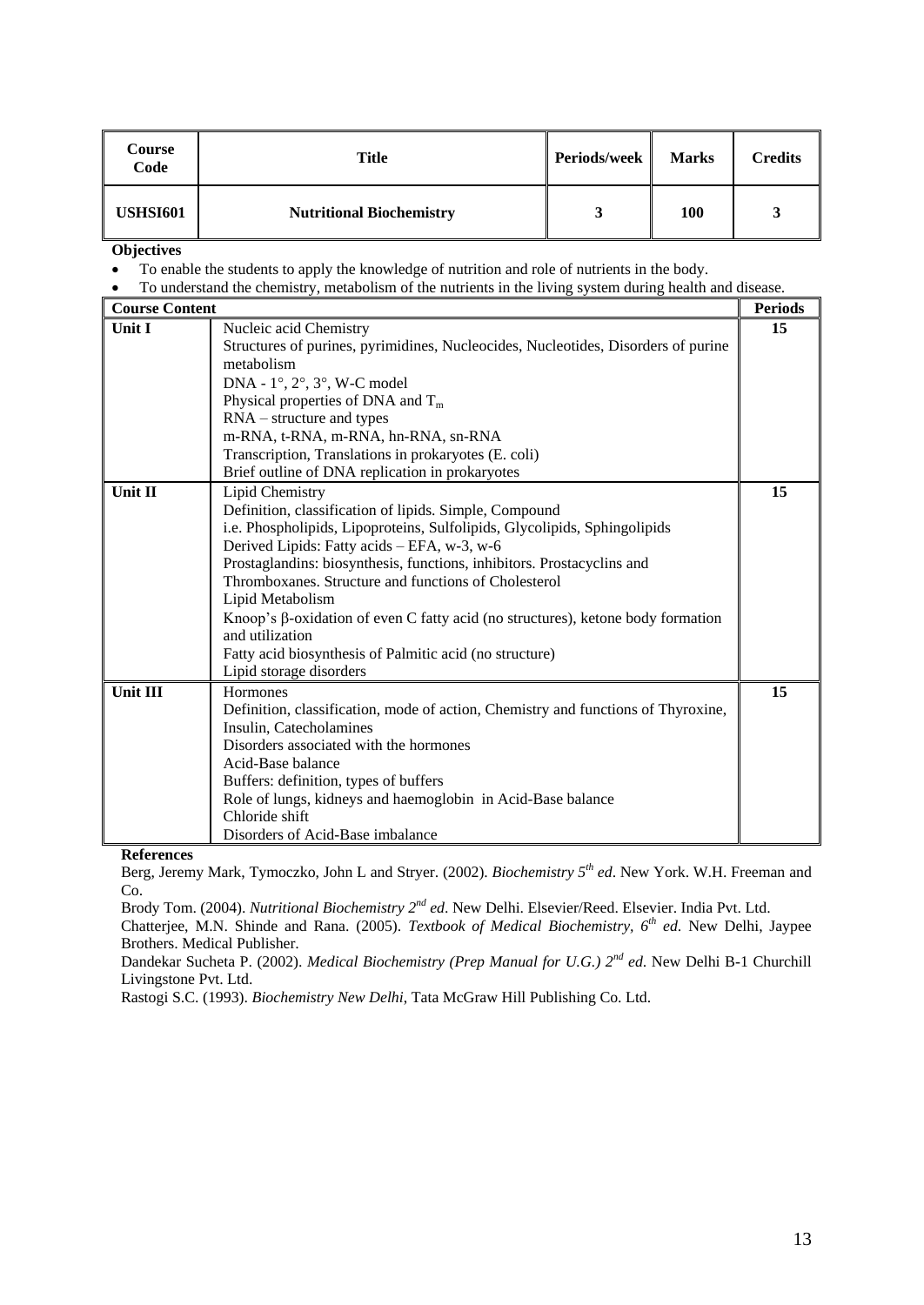| Course<br>Code  | Title                                      | <b>Periods/week</b> | <b>Marks</b> | Credits |
|-----------------|--------------------------------------------|---------------------|--------------|---------|
| <b>USHSI602</b> | <b>Clinical Nutrition and Diet Therapy</b> | A.                  | 100          |         |

- To impart the concept of modifying normal diets to therapeutic diets.
- To enable the students to understand the underlying disease conditions, possible complications and pathological states.
- To train students to plan appropriate nutrition intervention approaches and diets.
- To enable the students to focus on the preventive role of nutrition in the current life style situations.

# **Medical Nutrition therapy**

Each of the diseases to be discussed under the following heads Each of the diseases to be discussed under the following heads of Etiology, Pathophysiology, Diagnosis, Management with special emphasis on nutritional care, Prevention

| <b>Course Content</b> |                                                                                         | <b>Periods</b> |
|-----------------------|-----------------------------------------------------------------------------------------|----------------|
| Unit I                | Diseases of the G. I. System                                                            | 15             |
|                       | GERD, oesophagitis, hiatal hernia                                                       |                |
|                       | Acute and chronic gastritis and peptic ulcer disease (gastric and duodenal)             |                |
|                       | Gluten induced enteropathy                                                              |                |
|                       | Lactose intolerance                                                                     |                |
|                       | Diarrhoea, constipation, flatulence                                                     |                |
|                       | Inflammatory bowel diseases                                                             |                |
|                       | <b>Nutritional Support</b>                                                              |                |
| <b>Unit II</b>        | Diseases of the Liver, Biliary system and Pancreas                                      | 15             |
|                       | Liver: Functions of the liver, Assessment of liver function, Viral Hepatitis (brief),   |                |
|                       | Chronic and Fulminant hepatitis, Effects of Alcohol on liver (Alcohol liver             |                |
|                       | disease, Cirrhosis, Hepatic encephalopathy, Liver Transplantation                       |                |
|                       | Gall Bladder diseases: Functions of Gall bladder, Cholelithiasis, Cholecystitis         |                |
|                       | <b>Pancreatic diseases:</b> Function of pancreas, Pancreatitis (acute and chronic)      |                |
|                       | <b>Nutrition and Immunity.</b>                                                          |                |
| Unit III              | <b>Renal diseases:</b> Function of the kidney, Nephritis – acute and chronic, Nephrotic | 15             |
|                       | syndrome, Renal failure, ARF, CRF, Dialysis, Renal Transplant, Nepholithiasis           |                |
|                       | (Calcium oxalate and uric acid stores)                                                  |                |
|                       | <b>Nutrition in infections</b>                                                          |                |

## **References**

Antia F.P. (1997). *Clinical dietetics and nutrition*. (4<sup>th</sup> Ed.) New Delhi: Oxford University Press.

Bennion, Marion; (1997). *Clinical nutrition*. (7<sup>th</sup> Ed.) New York: Harper and Row Publishers.

Burton B.T. (1980). *Human nutrition*. (3rd Ed.) New Delhi: Tata McGraw Hill.

Davidson and Passmore. *Human nutrition and dietetics*. (18<sup>th</sup> Ed.) New Delhi: Tata McGraw Hill Publications.

Garrow J.S. (1993). *Human nutrition and dietetics*. (9<sup>th</sup> Ed.) New York: Churchill Livingstone. Krause and Mahan. (1996). *Foods, nutrition and diet therapy*. (10<sup>th</sup> Ed.) Philadelphia: W.B. Saunders.

Robinson: (1989). *Normal and therapeutic nutrition*. (7<sup>th</sup> Ed.) New York: Macmillan Pub. Company.

Thomas Briony; (1995). *Blackwell Manual of dietetic practise*. (2nd Ed.) Oxford: New York Scientific Publication:

Zeeman, Frances J. (1998). *Applications of clinical nutrition*. Englewood cliffs: Prentice Hall International Inc.

| Course<br>Code  | Title                                     | Periods/week | <b>Marks</b> | <b>Credits</b> |
|-----------------|-------------------------------------------|--------------|--------------|----------------|
| <b>USHSI603</b> | <b>Food Microbiology and Preservation</b> |              | 100          |                |

- To introduce students to the field of microbiology and its relevance to food deterioration and preservation.
- To impart knowledge regarding principles and techniques of preserving foods.
- To enable students to understand principles of hygiene and sanitation in a food industry.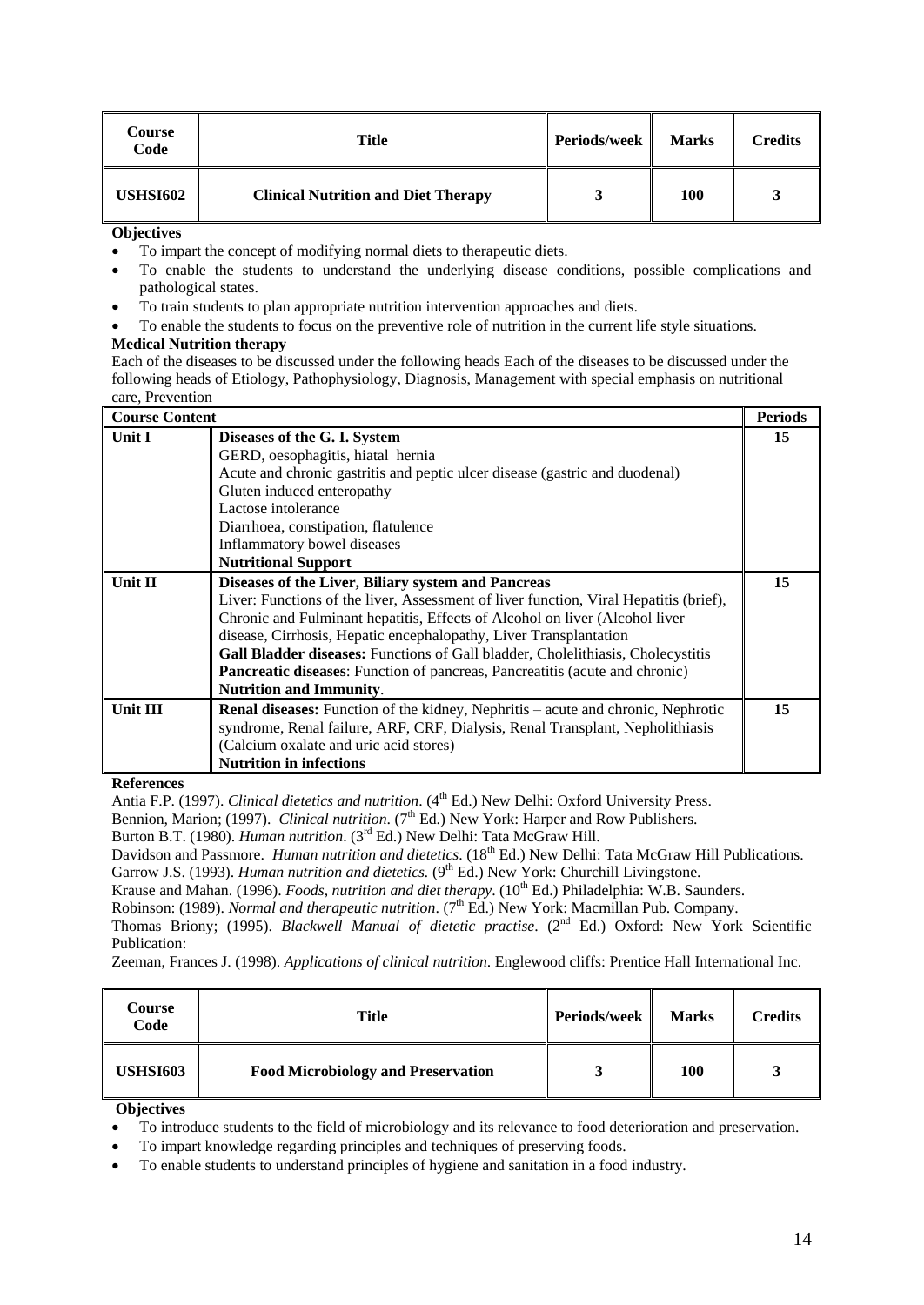| <b>Course Content</b> |                                                                                            | <b>Periods</b> |
|-----------------------|--------------------------------------------------------------------------------------------|----------------|
| Unit I                | General Principles of Food Preservation: Meaning, mode of action, and changes in           | 15             |
|                       | foods                                                                                      |                |
|                       | <b>Techniques of food preservation</b>                                                     |                |
|                       | Use of high temperature (Heat Preservation)                                                |                |
|                       | Degrees of heat preservation (blanching, pasteurization, canning, commercial               |                |
|                       | sterilization); heat resistance of microorganisms (Thermal Death Time); selection of       |                |
|                       | appropriate temperature. Protective effects of food constituents; methods used for heating |                |
|                       | food before and after packaging.                                                           |                |
|                       | Use of ionizing radiations and microwave heating: Ionising radiations and sources,         |                |
|                       | units of radiation, radiation effects, mechanism of microwave heating, Application of      |                |
|                       | radiation technology                                                                       |                |
| Unit II               | <b>Techniques of food preservation</b>                                                     | 15             |
|                       | Use of low temperature (Cold Preservation)                                                 |                |
|                       | Refrigeration and cool storage                                                             |                |
|                       | Requirements of refrigerated storage                                                       |                |
|                       | Freezing and frozen storage                                                                |                |
|                       | Freezing methods (Air Freezing, indirect contact freezing, immersion freezing)             |                |
|                       | Changes in foods during refrigeration and frozen storage                                   |                |
|                       | Use of dehydration and concentration                                                       |                |
|                       | Benefits and factors affecting heat and mass transfer                                      |                |
|                       | Physical and chemical changes during dehydration and concentration.                        |                |
|                       | Methods and techniques used (Air convection, Drum driers and Vacuum driers)                |                |
|                       | Use of various evaporators for concentration of foods                                      |                |
| Unit III              | Packaging of foods                                                                         | 15             |
|                       | Functions and requirements of food packaging                                               |                |
|                       | Types of containers                                                                        |                |
|                       | Food packaging materials and forms                                                         |                |
|                       | Package testing.                                                                           |                |
|                       | Food laws and standards and systems (National and International)                           |                |
|                       | HACCP and TQM used in controlling quality of foods                                         |                |

Frazier, W. C. and Westoff, D. C. (1998) *Food Microbiology* New Delhi; Tata McGraw Hill

James, M. J. (1996) *Modern Food Microbiology* (4<sup>th</sup> Ed.) New Delhi: Published by S.K. Jain for C. and distributors.

Pelczar, M. J., Reid, R. D. and Chan (2000*) Microbiology*. New Delhi: Tata McGraw Hill.

Potter, N. H. and Hotchkiss, J. H. (1996) *Food Science*, (5<sup>th</sup> Ed.)New and distributors.

Subbulakshmi, G and Udipi, S. A. (2001) *Food Processing and Preservation*, New Delhi: New Age International. Ltd Publishers.)

Manay, N. S. and Shadaksharswamy, M. (2004) *Food Facts and Principles,* New Delhi: New Age International Ltd Publishers.

| Course<br>Code  | Title                  | Periods/week | <b>Marks</b> | <b>Credits</b> |
|-----------------|------------------------|--------------|--------------|----------------|
| <b>USHSI604</b> | <b>Human Nutrition</b> | 3            | 100          | 2<br>ັ         |

- To reinforce the basic principles of nutrition
- To impart in-depth knowledge on the functions, deficiency and toxicity of macro and micronutrients.
- To enable the students to apply knowledge of nutrition to daily life.

| <b>Course Content</b> |                                                                | Periods |
|-----------------------|----------------------------------------------------------------|---------|
| Unit I                | <b>Vitamins</b>                                                |         |
|                       | Fat soluble $(A, D, E \text{ and } K)$                         |         |
|                       | Water soluble vitamins (B-Complex and C)                       |         |
|                       | Chemistry, Metabolism, functions, RDA, deficiency and toxicity |         |
|                       | Effect of cooking and/or processing (wherever applicable)      |         |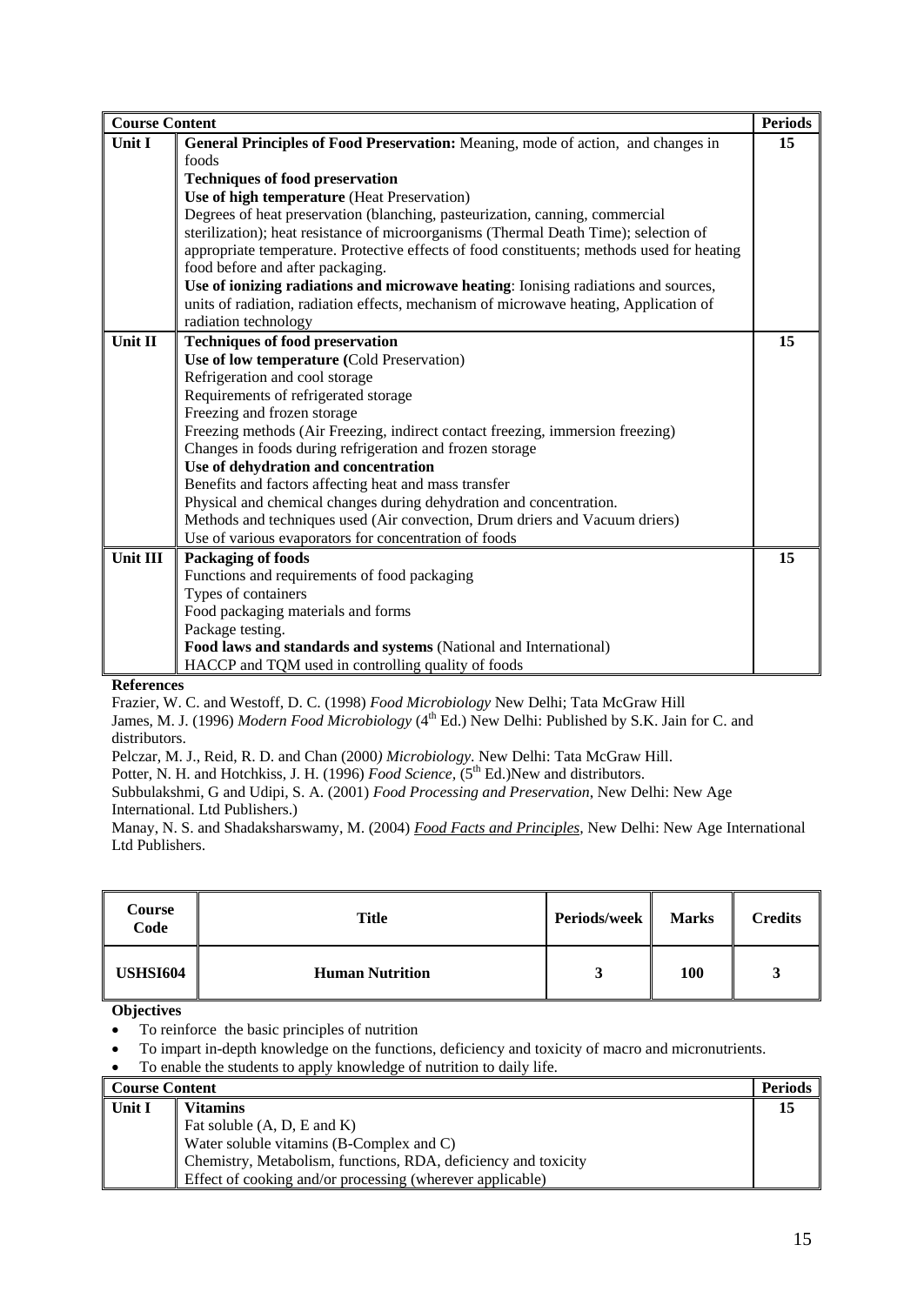| 15                                                                               | Unit II  |
|----------------------------------------------------------------------------------|----------|
| Macro-minerals (Ca, P, Na, K)                                                    |          |
|                                                                                  |          |
|                                                                                  |          |
| Metabolism, Functions, RDA, Deficiency and Toxicity of major and trace minerals  |          |
| Effect of processing/Factors influencing absorption                              |          |
| Inter-relationships between macro-nutrients and micro-nutrients                  |          |
| 15                                                                               | Unit III |
| Metabolism of macronutrients and importance of micronutrients for sports persons |          |
| Ergogenic aids, Nutritional problems                                             |          |
| Functional foods and phytochemicals                                              |          |
|                                                                                  |          |

Anderson, L., Dibble, M. and Mitchell, H. (1992) *Nutrition in health and disease*, 17<sup>th</sup> ed., J.B. Lippincott Co. Philadelphia

Bamji, M., Rao, P. N. and Reddy, V. *Textbook of Human Nutrition*, Oxford: IBH Pub. Co.

Davidson, S., Passmore, R., Brock, J and Truswell, A., (1975) *Human nutrition and dietetics*, 6<sup>th</sup> ed., ELBS Edinburgh.

Guthrie, H. (1986) *Introductory Nutrition*, 6<sup>th</sup> ed., Times Mirror/Mosby College Publication.

Robinson, C. and Lawler, M., (1982) *Normal and therapeutic nutrition*, 16<sup>th</sup> ed., Macmillan publishing Co. New York

Williams, S. (1981) *Nutrition and diet therapy*, 4<sup>th</sup> ed., Missouri: The C.V. Masby Co.

| Course<br>Code  | <b>Title</b>               | Periods/week | <b>Marks</b> | <b>Credits</b> |
|-----------------|----------------------------|--------------|--------------|----------------|
| <b>USHSI605</b> | <b>Community Nutrition</b> |              | 100          |                |

- To create an awareness among students about the nutritional problems of the community with special emphasis on vulnerable sections.
- To understand the different methods of assessing nutritional status of the community.
- To recognize the deleterious effects of malnutrition in the development of our nation and means of combating the same.

| <b>Course Content</b> |                                                                                           | <b>Periods</b> |
|-----------------------|-------------------------------------------------------------------------------------------|----------------|
| Unit I                | Trends in population growth and food production in India                                  | 10             |
|                       | Strategies for augmenting food production                                                 |                |
|                       | Green, White, Brown and Blue revolution                                                   |                |
|                       | National guidelines on infant and young child feeding                                     |                |
|                       | Per capita food availability and factors influencing it                                   |                |
|                       | Problem of malnutrition in India and background factors responsible for it and its impact |                |
|                       | on National development                                                                   |                |
|                       | Socio-economic                                                                            |                |
|                       | Cultural and educational                                                                  |                |
|                       | Food production and food availability                                                     |                |
|                       | Food consumption patterns                                                                 |                |
|                       | Food storage and distribution                                                             |                |
|                       | Food based strategies for control of deficiencies                                         |                |
| Unit II               | Nutritional problems in India and relevant national health programmes.                    | 10             |
|                       | Vitamin A deficiency (Xeropthalmia - National programme for control of blindness          |                |
|                       | Anaemia                                                                                   |                |
|                       | Osteoporosis and Rickets                                                                  |                |
|                       | IDD - National Goitre Control programme                                                   |                |
|                       | PEM - National Nutrition Programme                                                        |                |
| Unit III              | Nutritional education and nutritional intervention schemes/programs operating in India    | 10             |
|                       | Nutrition intervention schemes, ICDS, midday meals                                        |                |
|                       | Role of various national and international agencies in promoting nutrition and health     |                |
|                       | status of the vulnerable sections of society e.g. FAO, WHCO, UNICEF, NIN, CFTRI,          |                |
|                       | CARE.                                                                                     |                |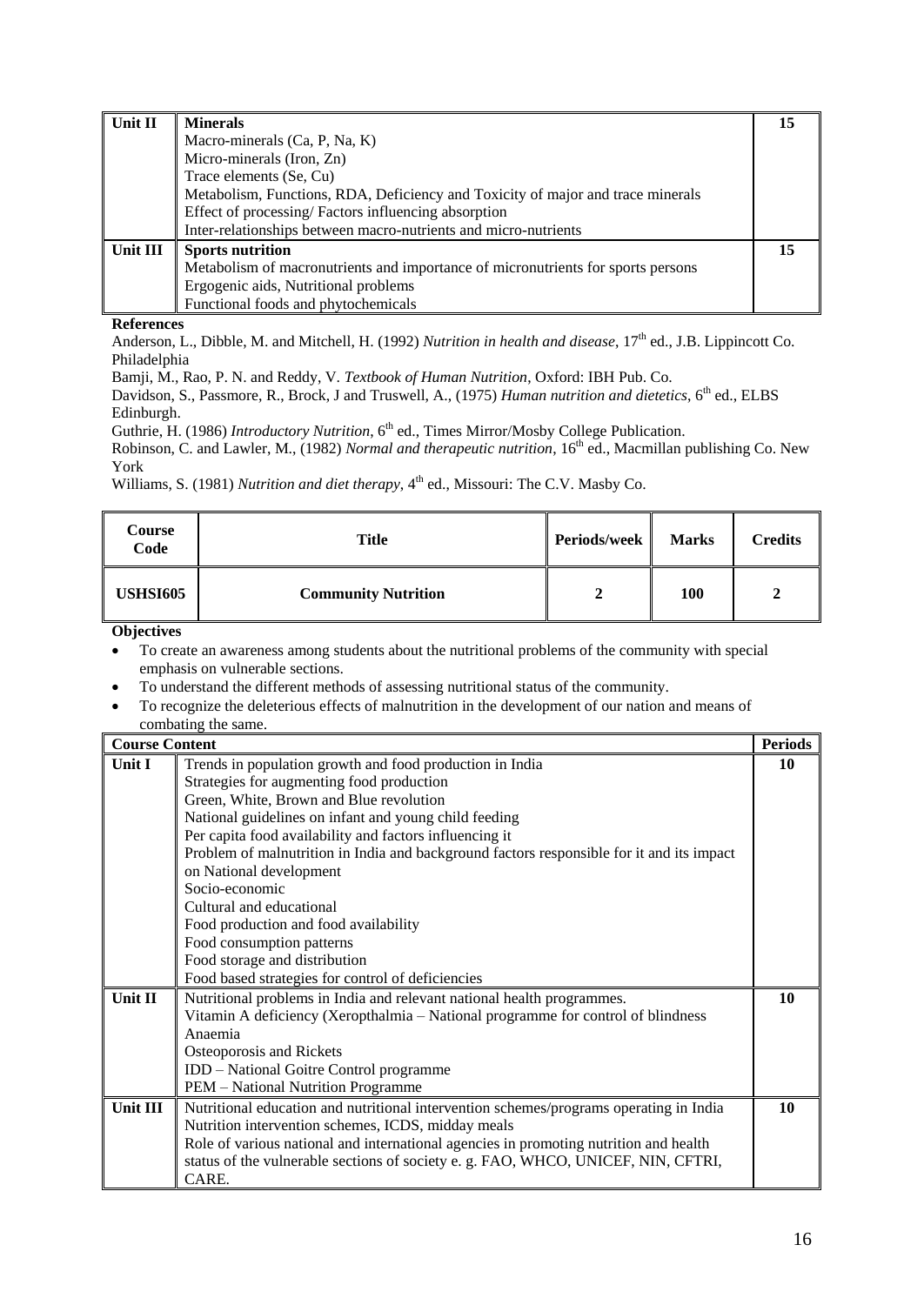Beredict, A. (1997) *Preventive Nutrition – The Comprehension guide to health professionals* (Ed.) New Jersey: Huma. Press Inc.

Ebrahim G. J. (1983) *Nutrition in mother and child health* – London Mac Millan and Co.

Goel, S. L. (2001) *Community Health Care* (New Delhi) Deep and Deep Publication

Goel, S. L. (2001) *Community Health Care* (New Delhi) Deep and Deep Publication

Goel, S. L. (2001) *Health Care System and Management* Vol 1 – 4, New Delhi: Deep and Deep Publication

Goel, S. L. (2001) *Health Care System and Management.* Vol 1 – 4, New Delhi: Deep and Deep Publication

Gopaldas, T. Seshadri S. (1987) *Nutrition monitoring and assessment* Delhi: Oxford University Press.

Jelliffe, D. (1966) *The assessment of Nutritional Status of the Community*. Geneva WHO.

Osman, S. R. (1991) *Nutrition and Poverty (Ltd.)* Oxford; Oxford University Press

Rajlaxmi, R. (1981) *Applied Nutrition*, New Delhi: Oxford and IBH

Shukla, P. (1982) *Nutritional Problems of India*, New Delhi Prentice Hall of India.

Swaminathan, M. (1985) *Essential of Food and Nutrition* Vol I and II Bangalore, Bangalore Printing and Publishing Ltd.

Wadhwa, A and Sharma S. (2003) *Nutrition in the Community*, New Delhi: Elite Publishing House Pvt. Ltd. Wadhwa, A. and Sharma S. (2003) *Nutrition in the Community*. New Delhi: Elite Publishing House Pvt. Ltd.

| Course<br>Code  | Title                          | Periods/week | <b>Marks</b> | <b>Credits</b> |
|-----------------|--------------------------------|--------------|--------------|----------------|
| <b>USHSI606</b> | <b>Food Service Management</b> | د.           | <b>100</b>   | Ω,             |

**Objectives**

- To be aware of the scope of food service management in commercial and welfare organizations.
- To learn and develop skills in menu planning.
- To acquire knowledge about the process of food preparation and service.
- To understand concepts of marketing and entrepreneurship with reference to food service organizations.

| <b>Course Content</b> |                                                                                        | <b>Periods</b> |
|-----------------------|----------------------------------------------------------------------------------------|----------------|
| <b>Unit I</b>         | <b>Human Resource Management</b>                                                       | 15             |
|                       | Recruitment and Selection process                                                      |                |
|                       | Training and Development                                                               |                |
|                       | Performance Appraisal                                                                  |                |
|                       | <b>Personnel Actions</b>                                                               |                |
|                       | Productivity Improvement                                                               |                |
|                       | Leadership and Motivation                                                              |                |
|                       | <b>Labour Management Relations</b>                                                     |                |
| <b>Unit II</b>        | <b>Accounting Procedures</b>                                                           | 15             |
|                       | <b>Financial Statements</b>                                                            |                |
|                       | Tools used for analysis                                                                |                |
|                       | Cost control                                                                           |                |
|                       | <b>Budgeting</b>                                                                       |                |
|                       | <b>Marketing</b>                                                                       |                |
|                       | Definition                                                                             |                |
|                       | Marketing Cycle and mix                                                                |                |
|                       | Marketing for Food Service organizations                                               |                |
|                       | Sales promotion in food Service organization                                           |                |
| Unit III              | Entrepreneurship                                                                       | 15             |
|                       | Meaning of Entrepreneurship                                                            |                |
|                       | Characteristics/qualities of an Entrepreneur                                           |                |
|                       | Setting up a food service business: Restaurant, Small catering enterprises, Innovative |                |
|                       | ideas for business                                                                     |                |
|                       | Facilities needed to set up a business                                                 |                |
|                       | Sales and promotions of products/services                                              |                |
|                       | Legal and financial issues                                                             |                |

**References**

Barrow Colin, Brown Robert, Clarke Liz, (2006). *The Successful Entrepreneurs guide book*. London: Kogan and Page.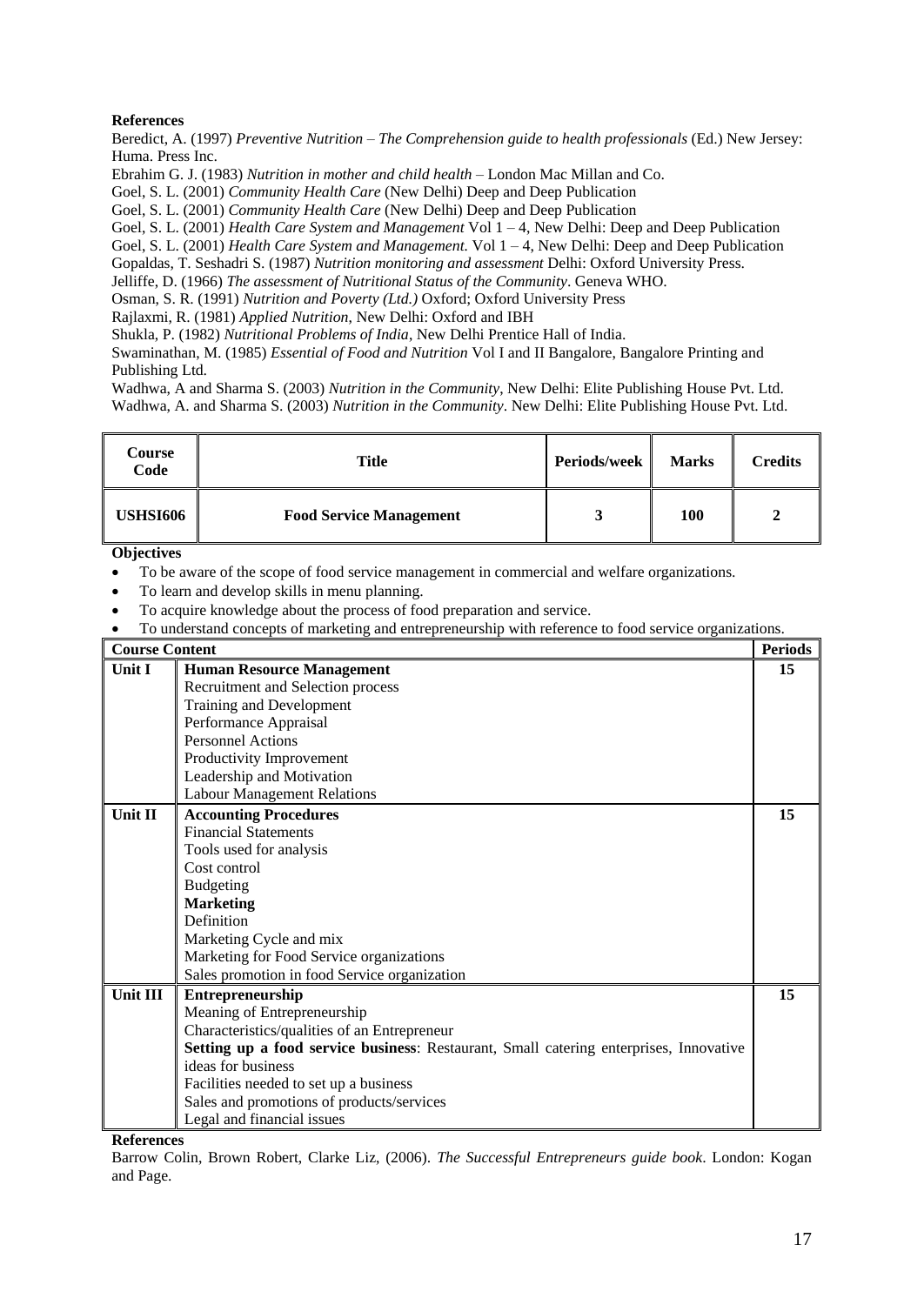Shring S, Jardine R., Mills J. (2001). *Introduction to Catering*. India: Delmar – Thomson Learning Coltman Michael M. (2000). *Start and Run Profitable Restaurant*. Mumbai: Jaico Publishing House. Erdosh George (2000). *Start and Run a Profitable Catering Business*. Mumbai: Jaico Publishing House.

| Course Code | <b>Title</b>                       | Periods/week | <b>Marks</b> | <b>Credits</b> |
|-------------|------------------------------------|--------------|--------------|----------------|
| USHSIP601   | <b>Part A: Diet Therapy</b>        | Δ            | 50           |                |
|             | <b>Part B: Community Nutrition</b> | 3            | 50           |                |

# **Part A: Diet Therapy**

# **Objectives**

- To familiarize the students with basic concepts of raw and cooked weights of foods the appropriate weights of measures and standardization procedures.
- To teach diet modification through use of food exchange lists and calculated values.
- To learn to plan therapeutic diets for management of clinical disease conditions.

| <b>Course Content</b> |                                                                                    | <b>Periods</b> |
|-----------------------|------------------------------------------------------------------------------------|----------------|
| Unit I                | <b>Gastrointestinal Diseases</b>                                                   | 15             |
|                       | Diseases of the upper GI tract Oesophagitis, GERD, Peptic duodenal ulcers, Lactose |                |
|                       | intolerance, Inflammatory Bowel Syndrome, Diarrhoea, Constipation and Flatulence   |                |
| Unit II               | Liver and Gall Bladder diseases                                                    | 15             |
|                       | Hepatitis, Cirrhosis, Alcoholic liver disease, Hepatic Encephalopathy              |                |
| <b>Unit III</b>       | Gall bladder diseases                                                              | 15             |
|                       | Cholcystitis, Cholelithiasis, Pancreatitis                                         |                |
| <b>Unit IV</b>        | Renal diseases                                                                     | 15             |
|                       | Nephrotic syndrome, Nephritis, Dialysis and Renal Stones                           |                |

# **References**

Roth, R. A. and Townsend C. E. (2003), *Nutrition and Diet Therapy*. Thomson, Delmar Learning.

Whitney E.N. and Rolfes S.R. (2002) *Understanding Nutrition*. Wadsworth, Thomson Learning.

Thompson J. and Manore. M (2005). *Nutrition : An Applied Approach*. Benjamin hummings.

Aronson. V. (1986). *The Dietetic Technician*. CBI book, Van Nostrand Reinhold Company, New York. Rolfes, Pinn and Whitney (2006). *Understanding Normal and Clinical Nutrition*. Thompson Wadsworth. Peckenpaugh. N. J. (2003) *Nutrition Essentials and Diet Therapy*. Saunders Publications.

## **Additional Reading**

Mermel, V.L. (1995). Focus on Nutrition Mosby Publications.

Williams. S.R. (1993) Nutrition and Diet Therapy. Mosby Publication.

# **Part B: Community Nutrition**

## **Objectives**

- To acquire skills for the different methods in the assessment of nutritional status of the community.
- To prepare and use the various types of communication aids for imparting nutrition education.

| <b>Course Content</b> |                                                                                | <b>Periods</b> |
|-----------------------|--------------------------------------------------------------------------------|----------------|
| Unit I                | Assessment of nutritional status.                                              | 15             |
|                       | To learn techniques of measuring height, weight, head and circumference, chest |                |
|                       | circumference, mid upper arm circumference.                                    |                |
| Unit II               | Interpretation of results and comparisons with standards.                      | 15             |
|                       | Classification according to grades of malnutrition.                            |                |
| Unit III              | <b>Visits</b> to various community centres-governmental and non-governmental   |                |

## **References**

Gopaldas, T. Seshadri, S. (1987). *Nutrition monitoring and assessment*. Delhi. Oxford University Press. Jelliffe, D. (1966). *The assessment of nutritional status of the community*. WHO (Geneva).

Swaminathan, M. (1985). *Essentials of food and nutrition*. *Vol. I and II*. Bangalore: Bangalore Printing and Publishing Ltd.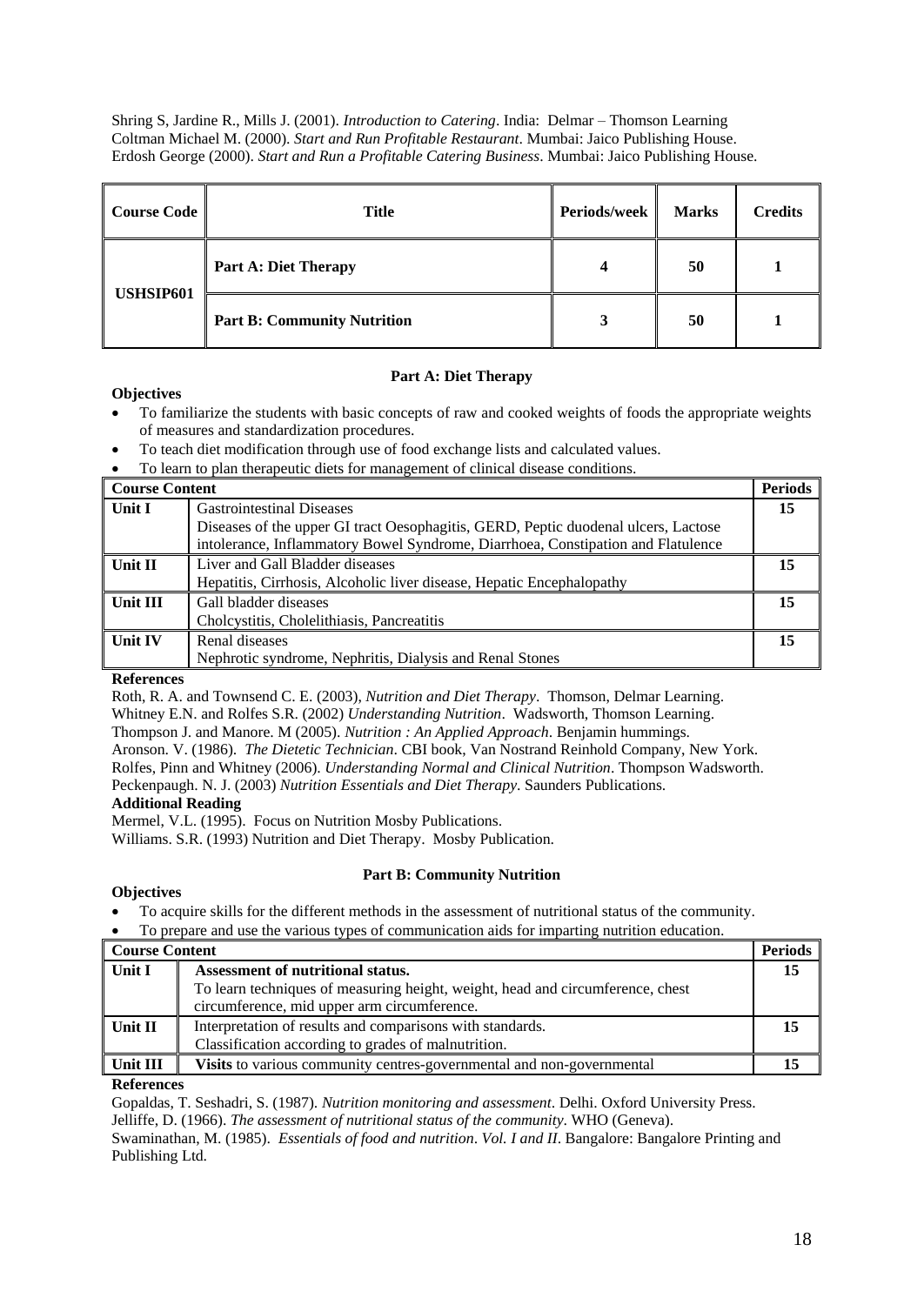| Course Code      | Title                                           | Periods/week | <b>Marks</b> | <b>Credits</b> |
|------------------|-------------------------------------------------|--------------|--------------|----------------|
|                  | Part A: Food Analysis and Clinical Biochemistry |              | 50           |                |
| <b>USHSIP602</b> | <b>Part B: Food Service Management</b>          |              | 50           |                |

# **Part A: Food Analysis and Clinical Biochemistry**

- To impart practical skills in analytical procedures of foods and synthetic body fluids.
- To enable the students understand the significance of various food components and biochemical parameters
- To enable the students understand the principles of various analytical techniques.

| <b>Course Content</b> |                                                                                       | <b>Periods</b> |
|-----------------------|---------------------------------------------------------------------------------------|----------------|
| Unit I                | Estimation of total fat in foods by Soxhlet method                                    | 15             |
|                       | Analysis for chemical constants in lipids (Different oils): Iodine Value, Acid Value, |                |
|                       | Saponification value, Peroxide value                                                  |                |
|                       | Estimation of total cholesterol                                                       |                |
| <b>Unit II</b>        | Estimation of moisture in foods                                                       | 15             |
|                       | Estimation of ash and preparation of ash solution                                     |                |
|                       | Estimation of phosphorus                                                              |                |
| <b>Unit III</b>       | Estimation of iron                                                                    | 15             |
|                       | Estimation of calcium by Clark and Collip                                             |                |
|                       | Estimation of Calcium by EDTA                                                         |                |
| Unit IV               | Qualitative analysis of urine                                                         | 15             |
|                       | Estimation of urinary creatinine                                                      |                |
|                       | Estimation of vitamin C by dye method                                                 |                |
|                       | Estimation of Sodium and Potassium - use of fluorimeter and Flame photometer          |                |
|                       | (demonstration)                                                                       |                |

## **References**

**Objectives**

Mayer, L.H. (1987). *Food Chemistry*. CBS Publishers and Distributors

Oser, L.B. (1976). *Hawk's physiological chemistry*. (14<sup>th</sup> Ed.) Tata McGraw Hill Pub. Co. Ltd.

Pearson, D. (1970). *Chemical analysis of foods*. (6<sup>th</sup> Ed.) London: J. A. Churchill

# **Part B: Food Service Management**

- To learn the skills of planning, preparing and sell various types of cuisine
- To enable students to acquire skills of food service

| <b>Course Content</b> |                                              | <b>Periods</b> |
|-----------------------|----------------------------------------------|----------------|
| Unit I                | <b>Planning Preparing and Selling</b>        | 15             |
|                       | Indian Menu, Continental Menu, Oriental Menu |                |
| Unit II               | <b>Study of:</b>                             | 15             |
|                       | Table Setting and Service                    |                |
|                       | <b>Flower Arrangement</b>                    |                |
|                       | Napkin Folding                               |                |
|                       | Fruit and Vegetable Carving                  |                |
| Unit III              | <b>Demonstrations on</b>                     | 15             |
|                       | Table Setting and Service                    |                |
|                       | Napkin Folding                               |                |
|                       | <b>Flower Arrangements</b>                   |                |
|                       | Fruit and Vegetable Carving                  |                |

# **References**

Lillierap D.R. (1998). *Food and beverage service. (5th Ed.).* Elbs/Holder and Stoughton.

Morrison Paul. (1993). *Cost management for profitable food and beverage operations*. John Wiley and Sons. Verghese B. (1999). *Professional food and beverage service management*. Bangalore : Macmillan India.